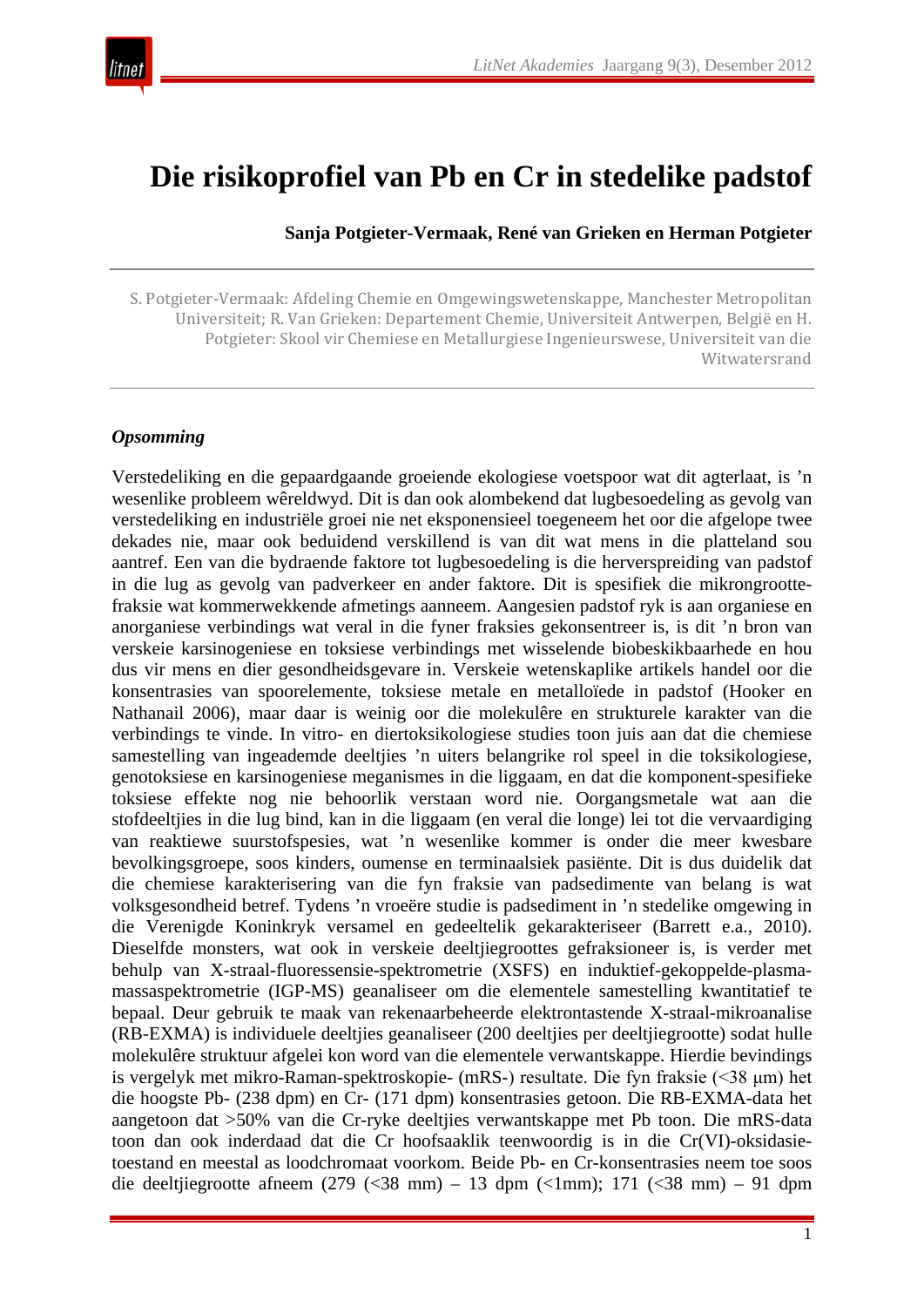

(<1mm) onderskeidelik). Bo en behalwe die teenwoordigheid van kommerwekkend hoë konsentrasies oksiderende spesies soos Cu, Fe en Mn is die karsinogeniese en toksiese potensiaal van die fyn fraksie, wat as gevolg van verpoeiering en herverspreiding inadembaar is, baie duidelik. In vitro-toetse van hierdie padstoffraksies toon dat die Cr en Pb geredelik gemobiliseer word in kunsmatige longvloeistof en dat tot soveel as 54% Cr en 97% Pb vrygestel word.

**Trefwoorde**: padstof-sediment, toksikologie, mikro-Raman-spektroskopie, enkeldeeltjieanalise.

#### *Abstract*

#### **The risk profile of Cr and Pb in urban road deposited sediment**

Exponential urbanisation and industrial growth occur on a global scale and result in an ecological burden, of which one important part is pollution. It is well known that the extent of air pollution has escalated over the past two decades in several parts of the world, despite mitigating measures and legislation. Current research points to the fact that air pollution in urban and industrial areas is substantially different from that found in rural areas. Road dust (RD) contributes up to 35% of airborne particulate matter due to resuspension thereof, and poses a health concern due to carcinogenic and toxic components potentially present in the micron-sized fractions. Although literature does report on the concentrations of trace, toxic metals and metalloids present in RD (Hooker and Nathanail 2006), the molecular make-up of particulates generated due to the resuspension of the RD is not well documented. In vitro and animal toxicological studies have confirmed that the chemical composition of inhaled particles plays a major role in its toxic, genotoxic and carcinogenic mechanisms, but the component-specific toxic effects are still not understood. Transition metals binding to air particle matter can result in reactive oxygen species in the human body (particularly in the lungs), and this is a significant risk, especially for vulnerable population groups like elderly people, children and terminally ill patients. The characterisation of the molecular composition of the fine fraction is evidently of importance for public health. During an earlier study, road dust from an inner-city environment in the UK was collected and partially characterised (Barrett e.a. 2010). These same-size fractions were analysed for their elemental concentrations, using X-ray Fluorescence Spectrometry (XRFS) and Inductively Coupled Plasma Mass Spectrometry (ICP-MS). In addition, single-particle analysis was performed on the different fractions by means of Computer Controlled Electron Probe X-ray Micro Analysis (CC-EPXMA) and their molecular structure probed by studying elemental associations. These findings were correlated with Micro Raman Spectroscopy (MRS) results. It was found that the fine fraction  $(\leq 38 \text{ µm})$  had the highest Pb (238 ppm) and Cr (171 ppm) concentrations. The CC-EPXMA data showed >50% association of Cr-rich particles with Pb and the MRS data showed that the Cr was mostly present as lead chromate and therefore in the Cr(VI) oxidation state. Concentrations of both Pb and Cr decreased substantially (279  $(<38$  mm) – 13 ppm  $(<1$ mm); 171  $(<38$  mm) – 91 ppm  $(<1$ mm) respectively) in the larger fractions. Apart from rather alarmingly high concentrations of oxidative stressors (Cu, Fe, Mn), the carcinogenic and toxic potential of the inhalable fraction is evident. Preliminary bioaccessibility data indicated that both Cr and Pb are readily mobilised in artificial lisosomal liquid and up to 54% of Cr and 97% of Pb was released.

**Keywords**: Road dust sediment, toxicology, Micro Raman Spectroscopy, single particle analysis.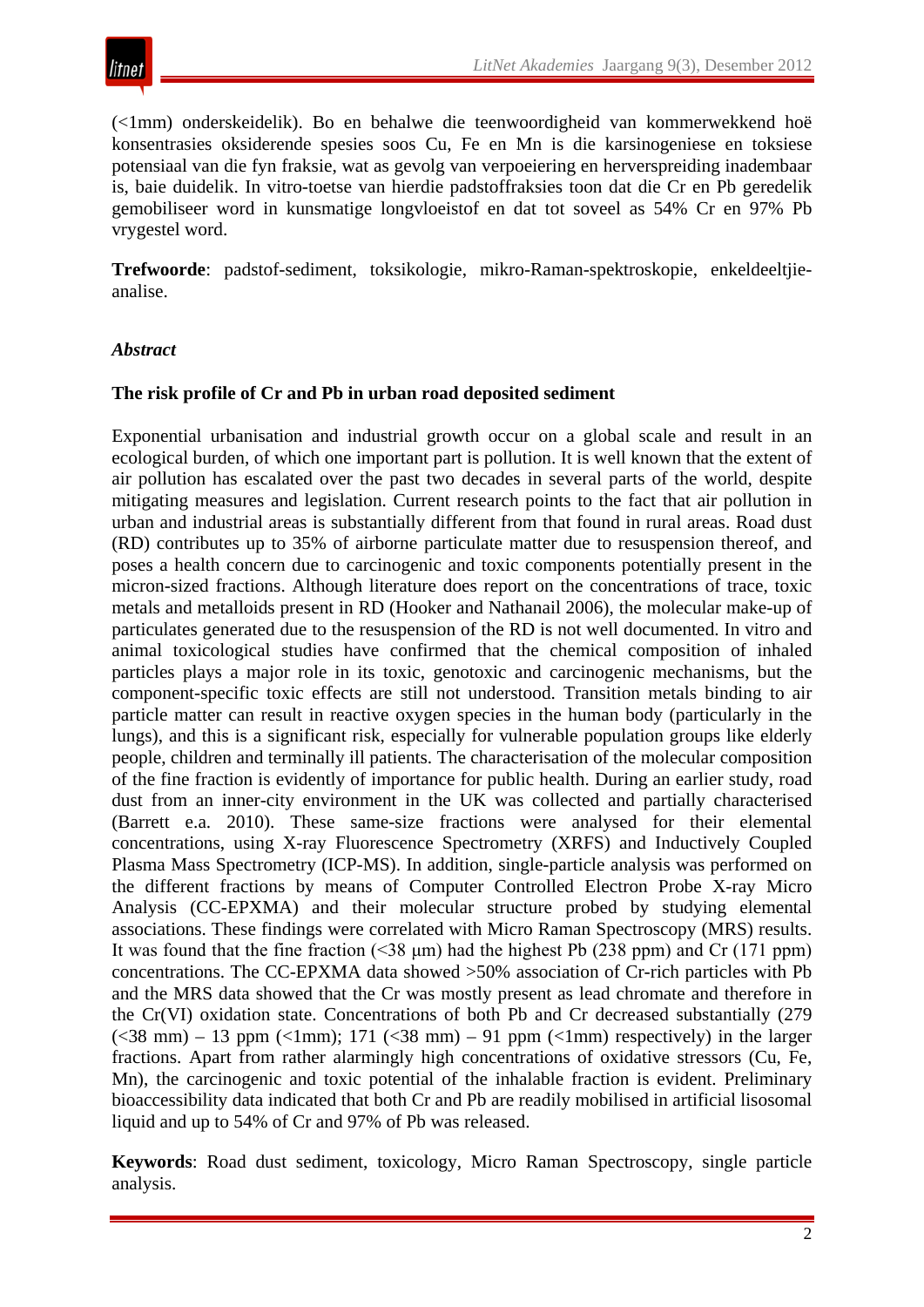# *Extended abstract*

# **Introduction**

The fate of environmental particles with reference to their impact on the environment and humans depends on various factors. One of these factors that is of prime importance is their chemical and structural composition, especially if these particles belong to the fraction that is airborne, whether it is due to resuspension or from other pollutant sources (Charlesworth et al., 2011 and references therein). The environmental particle of interest in this paper is road dust (RD), and specifically the fraction below 125 μm. It has been shown that up to 27% of atmospheric particulate matter (APM) in the UK could be attributed to resuspended RD. It is well known that the particle size of APM considered respirable is smaller than 10 μm (thoracic particulate matter), but the fraction which is <2,5 μm is of particular concern as it could reach the alveoli deep in the lung and is often referred to as respirable particulate matter. In a study by Kennedy and Hinds (2002), however, a simulated investigation showed that particles of up to 100 μm are inhalable (both via mouth- and via nose-breathing) and could lodge/deposit in the upper part of the respiratory tract. Of course, residence time is of prime importance and would play an ultimate role in what the bio-availability is. In vitro and animal toxicological studies have confirmed that the chemical composition of inhaled particles plays a major role in their toxic, genotoxic and carcinogenic mechanisms, but the component-specific toxic effects are still not understood. In addition, particle-bound airborne transition metals can also lead to the production of reactive oxygen species in lung tissue; a special concern among particularly susceptible cohorts (children and elderly) (Sorensen et al. 2005; Lippmann et al. 2006).

Open literature reports on the elemental concentrations of trace, toxic metals and metalloids present in RD (Hooker and Nathanail 2006; Bian et al. 2009; Bućko et al. 2010; Shi et al. 2011, among others), but molecular composition is seldom investigated. In addition, articles reporting on bioaccessibility, whether it is orally or nasally, are few (Hu et al. 2011). The aim of this paper is to investigate, characterise and determine the bioaccessibility of sizesegregated road dust sediment in order to determine its potential toxicological risk when humans are exposed to it.

# **Experimental**

The methodology was as follows: First, potentially inhalable fractions, i.e. <38, 38–63 and 63–125 μm of road dust collected from one of the main arteries to Manchester city centre (Oxford Road), were analysed for their bulk elemental composition (XRFS) and their molecular composition (mRS and CC-SEM-EDX). After determining the elemental associations, specifically of the chromium and lead in the samples, they were subjected to leaching in artificial lung fluids, after which metal concentrations were determined by GFAAS analysis following a suitable protocol, to determine their bioaccessibility.

# **Results and discussion**

The XRF results displayed in Table 1 indicate the major and minor elemental composition of the three size fractions. The order of concentration of metals of interest is similar for the three fractions reported here. Components of health concern are Cr (carcinogenic potential), Zn and Cu (elevated levels are related to Alzheimer's disease), Pb (toxic) (Shi et al. 2011 and references therein) and V (increased levels are positively associated with increased pulse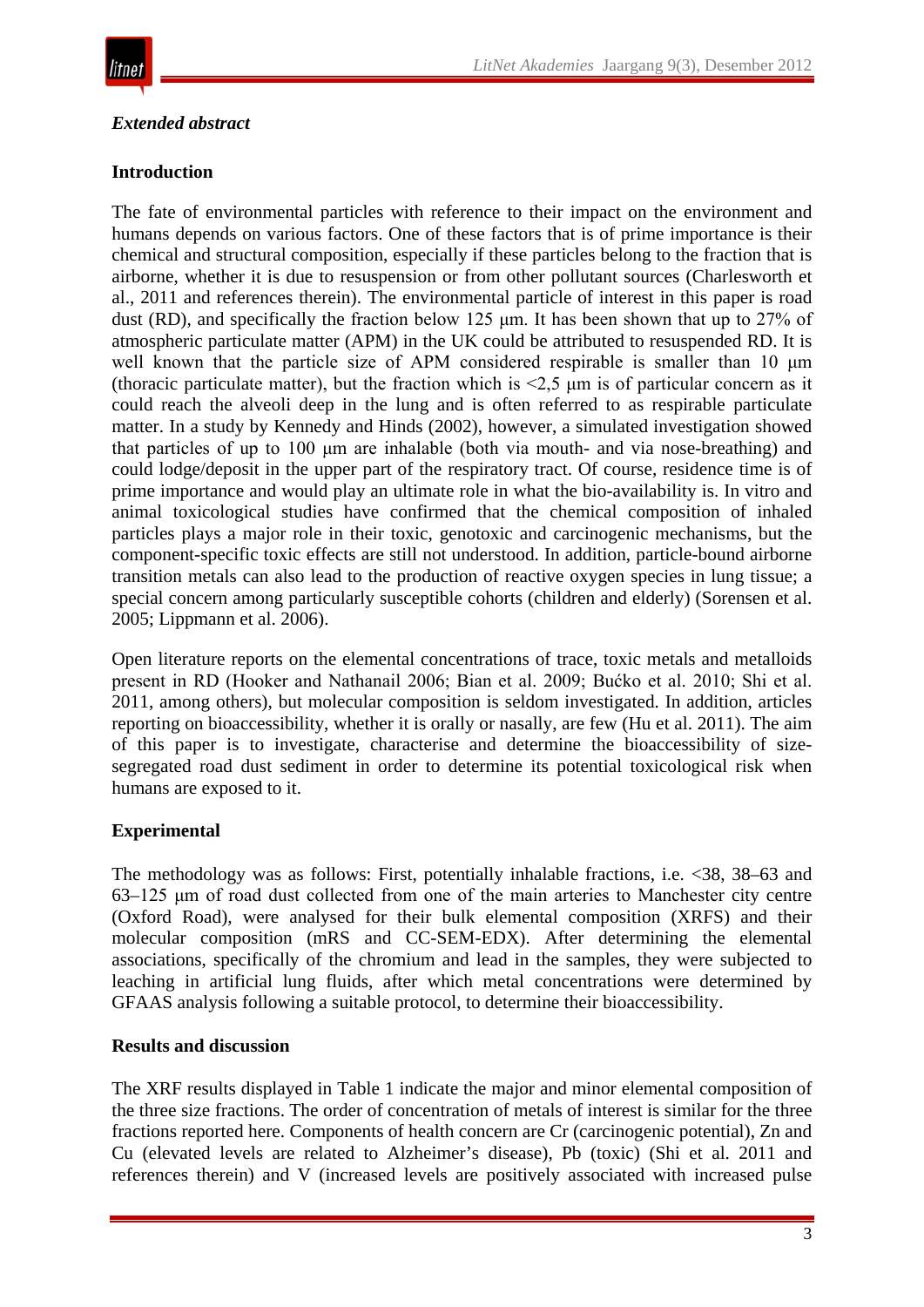pressure, an established index of arterial stiffness, shown to be a risk factor for cardiovascular disease (Jacobs et al. 2012)]. Apart from V, these all display the highest concentration in the finest fraction, followed by a steady decrease in concentration with an increase in particle size.

Following the work by Shi et al. (2011) the health risk for the inhalable fractions with regard to Pb and Cr was determined using the Risk Assessment Information System (RAIS) risk calculator adjusting for average body weight. The chronic daily intake for recreational exposure was used whereby an exposure of one hour per day is considered. The results are displayed in Table 2. It is evident that Cr presents a significant risk (in the order of 1 in 10 000) upon ingestion, but inhalation risks seem to be relatively low (1 in 10 million). The Pb risk for both inhalation and ingestion is low.

Particles of the <38  $\mu$ m size fraction were analysed by mRS, a large number of which consisted mainly of quartz. Other inorganic salts/minerals found were calcite, titania (mainly as anatase), feldspar and various iron oxides, which mostly occurred as mixed haematite, goethite, magnetite and are illustrated in Figure 1. In addition, around 10% of the particles analysed were brightly coloured yellow particles and these proved to be PbCrO4, as illustrated in Figure 2. Particles of the 38-63 μm size fraction comprised of calcite, quartz, anatase, iron oxides and feldspar. In addition to PbCrO4, evidence of mercury sulphide compounds were found, as illustrated in Figure 3. The 63–125 μm size fraction analysis by mRS required multiple spot analyses per particle, due to its size. The sample was frequented by bright yellow, reddish, orange and brown particles. The yellow particles proved to be crocoites, often also occurring as PbCrO4.PbO. Further minerals and inorganic compounds identified included quartz, dolomite and calcite on its own. The feldspar is present as albite NaAl $Si<sub>3</sub>O<sub>8</sub>$ , confirming the Si:Al ratio of 3:1 found with the EPXMA results.

In the simulated lung fluid leachate experiment, various fractions were subjected to Gamble's solution, artificial lysosomal fluid and deionised water for up to eight weeks. All showed a steady increase in Cr concentration for both artificial lung fluid solutions (illustrated in Figure 4), but stayed fairly constant and low for the deionised water leach (results not shown). In addition it is evident that the metals' concentrations released in the AFL (pH 4,55) are substantially higher than those found for Gamble's solution, as one would expect at the lower pH. A similar release profile was observed for the Pb. Cr is not only present as lead chromate, which was confirmed with both mRS and CC-EPXMA.

## **Conclusions**

The elemental compositions of the three size fractions reported are in the range of most other studies found in the literature and typify metal pollution profiles found in urban areas. The health risk assessment (RAIS risk calculator) indicated that the exposure pathway that resulted in the highest risk level when humans are exposed to the RD was ingestion, with values in the order of 1 x 10<sup>-4</sup> reported for Cr present as Cr(VI). CC-EPXMA SPA (Single Particle Analysis) results indicated Pb and Cr associations and PbCrO<sub>4</sub> was confirmed by the mRS spectra in the present study. Although Cr-Pb-Fe associations were observed from the SPA data, mRS indicated that only iron oxyhydroxides are present as discreet particles. The only other Pb species confirmed by mRS was PbO, often in combination with PbCrO4. The preliminary data on Cr and Pb release in artificial body fluids showed that up to 54% and 97% of these ions can be mobilised when exposed to artificial lysosomal fluid. This poses a serious concern for human exposure to RDS.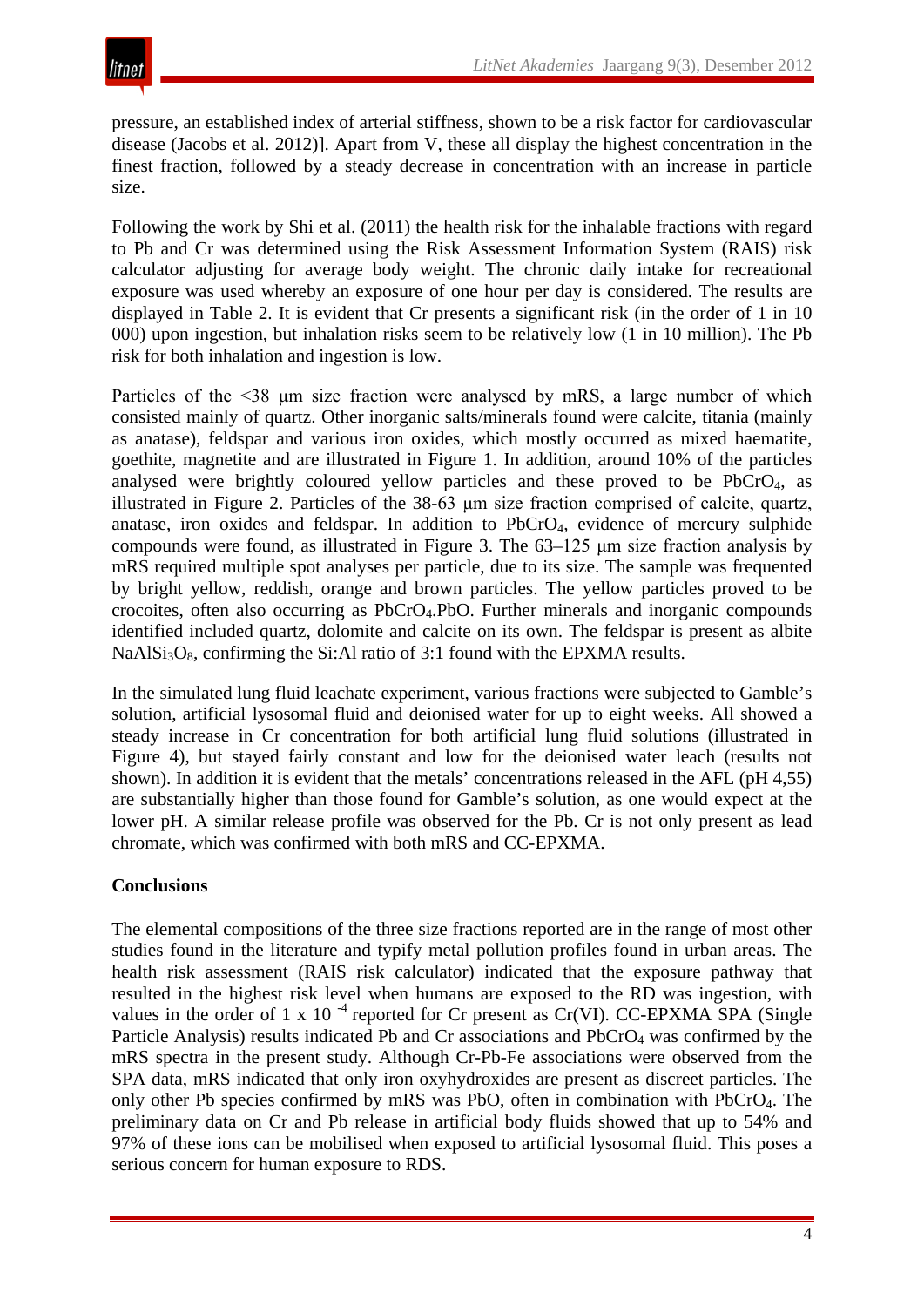# **1. Inleiding**

Omgewingsdeeltjies beïnvloed die mens en die omgewing op verskeie maniere en die omvang daarvan hang van 'n aantal faktore af. Hierdie deeltjies hou 'n risiko in vir mens en dier, omdat dit opgeneem word deur *inaseming* (hetsy deur die mond of neus) en dus biobeskikbaar kan raak. *Let wel*: Ons tref 'n onderskeid tussen *inaseming* en *inademing*. *Inaseming* het naamlik te doen met die inneem van deeltjies deur die mond en/of neus en die liggaam binnedring tot in die boonste lugweë of die spysverteringstelsel, terwyl *inademing* verwys na die indringing van deeltjies tot diep in die longe totdat hulle in die alveoli beland). Deeltjies wat as menslik *inadembaar* geklassifiseer word, sogenaamde torakale aërosols, het deeltjiegroottes kleiner as 10 µm. Die fraksie <2,5 µm is egter van meeste belang, omdat dit tot in die lugsakkies (alveoli) diep in die longe kan binnedring en potensieel 'n lang residensietyd in die longe het. In simulasiestudies (Kennedy en Hinds 2002) word dit ook aangetoon dat deeltjies van tot 140 μm ingeasem kan word (beide deur die neus en mond), alhoewel die persentasie relatiewe inasembaarheid drasties verminder vir deeltjies groter as 50 μm Uit die alombekende artikels van Dockery e.a. (1993) en Pope e.a. (1995) het dit geblyk dat daar 'n reglynige verband is tussen atmosferiese deeltjies se massakonsentrasie en daaglikse sterftesyfers. Hierdie twee studies is opgevolg deur talle ander, en in 'n oorsigartikel van Stanek e.a. (2011) is daar verskeie ander faktore ondersoek, nadat dit algemeen aangeneem is dat massakonsentrasie nie al is wat 'n rol speel soos dit in die jare negentig aanvaar en aangetoon is nie. Stanek e.a. (2011 en verwysings daarin) verwys na die belangrike rol wat die chemiese en strukturele samestelling van hierdie deeltjies speel in menslike gesondheid. Hierdie karakter van die deeltjies word grotendeels bepaal deur die oorsprong daarvan. Atmosferiese deeltjies het hulle oorsprong vanaf verskeie bronne, waarvan padstof (Charlesworth e.a. 2011 en verwysings daarin) 'n belangrike een is en dan ook die onderwerp van hierdie artikel is. Stanek en medewerkers (2011) het onder andere bevind dat PM2.5 ("particulate matter with cut-off of 2,5 μm" - die algemene afkorting vir atmosferiese deeltjies met aërodinamiese grootte kleiner as  $\hat{\mu}$ π, afkomstig vanaf die aardkors en ontbrandingsprosesse, wat verkeer-uitlaatgasse insluit, verband hou met kardiovaskulêre effekte op die mens. Stanek e.a. (2011) sluit egter hulle oorsigartikel af deur te sê dat alhoewel die studies wat hulle nageslaan het, verskeie eienskappe en bronne van atmosferiese deeltjies koppel aan gesondheidsaspekte, daar nie faktore is wat onomwonde geïdentifiseer kon word nie. Hulle skryf dit toe aan die gebrek aan 'n bevredigende aantal studies en nie noodwendig aan besliste bevindings dat daar nie 'n verband is nie.

Die ondersoek in hierdie studie gaan dan juis oor 'n spesifieke tipe atmosferiese deeltjie, naamlik padstof wat as gevolg van verkeer, en ander faktore, in die lug herversprei word (hierna herverspreide padstof genoem) en dit is juis die fraksie kleiner as 125 µm waarop gekonsentreer is. Padstof, ook soms padgedeponeerde sedimente genoem, het sy oorsprong in verskeie bronne en is dus heterogeen in samestelling. In stedelike gebiede bevat dit tipies mengsels van anorganiese minerale, organiese materie en koolstof (Amato e.a. 2009). Die dele is van verskeie bronne afkomstig, maar kan in die breë verdeel word in twee tipes: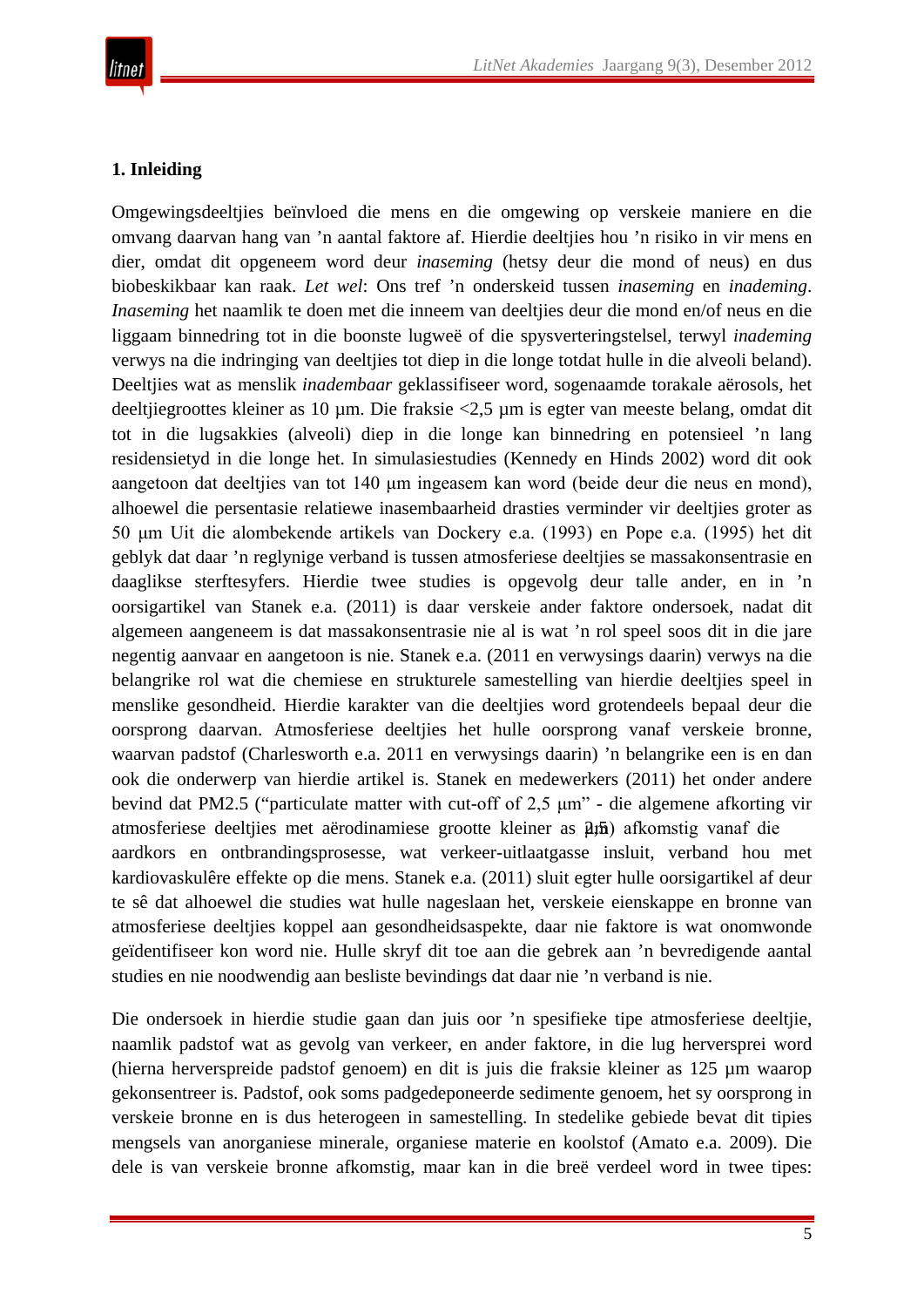mensgemaakte en natuurlike bronne. Die eerste sluit verkeersuitlaatgasse, smeerolieoorblyfsels en deeltjies van wiel-, remskoen- en motorverweer in, terwyl die tweede die verweer van rotsstukke en plantmateriaal, en verpoeiering van natuurlike materiaal as gevolg van padverkeer insluit. Die heterogene geaardheid van padstof kan maklik met die blote oog waargeneem word en 'n mens sien dikwels stokkies, glasstukkies, stukke rubber, blare, sigaretstompies, en dies meer daarin. Wat egter nie so sigbaar is nie, is potensieel toksiese anorganiese elemente (PTE's), polisikliese aromatiese koolwaterstowwe, pergefluorineerde oppervlakbenatters, poligechlorineerde bifenole, gifstowwe en voedingstowwe (nitrate en fosfate) (Yuen e.a. 2012). Dit is veral die PTE's wat in hierdie artikel ondersoek word en dit kan afkomstig wees van padverkeeruitlaatgasse, verweer van padoppervlakke (soos byvoorbeeld geel padverf, wat tradisioneel geel loodchromaat as kleurstof bevat het), sypadgronderosie en atmosferiese neerslae. Daarbenewens is dit ook getoon dat tot 27% van die atmosferiese deeltjies in die Verenigde Koninkryk uit herverspreide padstof kan bestaan waar herverspreiding beperk was as gevolg van redelik nat omstandighede dwarsdeur die jaar. Hierdie tendens is ook in ander dele van die wêreld waargeneem (30% van PM10 in Kalifornië en 32% in Beijing, Sjina (Chen e.a. 2012)). In Suid-Afrika kan hierdie bydrae heelwat groter wees, as gevolg van droë klimaatsomstandighede, buitengewone padverweer, mynboubedrywighede digby paaie, veldbrande, ensovoorts. Die residensietyd van deeltjies, veral die inadembare deeltjies, is natuurlik van belang in terme van die biobeskikbaarheid van die toksiese en karsinogeniese komponente. Alhoewel in vitro- en diertoksikologiese studies bepaal het dat die chemiese samestelling 'n belangrike rol in die toksiese, genotoksiese en karsinogeniese meganismes van die deeltjies in die menslike liggaam speel, is daar tot op hede nog nie duidelikheid oor die komponent-spesifieke (of anders gesê, die elemente se verwantskappe met mekaar) bydrae tot hierdie effekte nie. Daarbenewens kan die oorgangsmetale wat op die aërosols adsorbeer, die vervaardiging van reaktiewe suurstofspesies in die longe tot gevolg hê, wat veral by kinders, oumense en terminaalsiek pasiënte kommerwekkende afmetings kan aanneem (Sorensen e.a. 2005; Lippmann e.a. 2006). Biopsiemonsters uit 'n argief van longweefselmonsters wat versamel is tydens die 1952–1953-rookmisepisode in Londen, Engeland wat tot die dood van ongeveer 4 000 mense gelei het, is deur Hunt en medewerkers (2003) geanaliseer. Daar is bevind dat die oorgrote hoeveelheid deeltjies uit amorfe koolstowwe bestaan het wat tiperend van roet is. Dit het saam met fyn deeltjies voorgekom wat swaarmetale soos Pb, Zn, Sn, en dies meer bevat het (Hunt e.a. 2003).

Vorige publikasies (Hooker en Nathanail 2006; Bian e.a. 2009; Bućko e.a. 2010; Shi e.a. 2011) beskryf die elementkonsentrasies van die spoorelemente, toksiese metale en metalloïede wat in padstof teenwoordig kan wees. Die molekulêre samestelling word egter selde aangespreek en studies wat handel oor die biobeskikbaarheid van die elemente is ook skaars (Hu e.a. 2011). Barrett e.a. (2010) se navorsing was gemik op die vastetoestandspesiëring van lood in padstof op een van die hoofweë in Manchester. Hulle het gevind dat loodchromaat en lood geadsorbeer op ysteroksiede soos goethiet tot 57% van die loodfases teenwoordig in die padstoffraksies beslaan het. Colombo e.a. (2008) het 'n ondersoek na die biobeskikbaarheid van die platinumgroepmetale wat in padstof teenwoordig is, gedoen en bevind dat Pt die hoogste absolute biobeskikbaarheid het, maar dat die relatiewe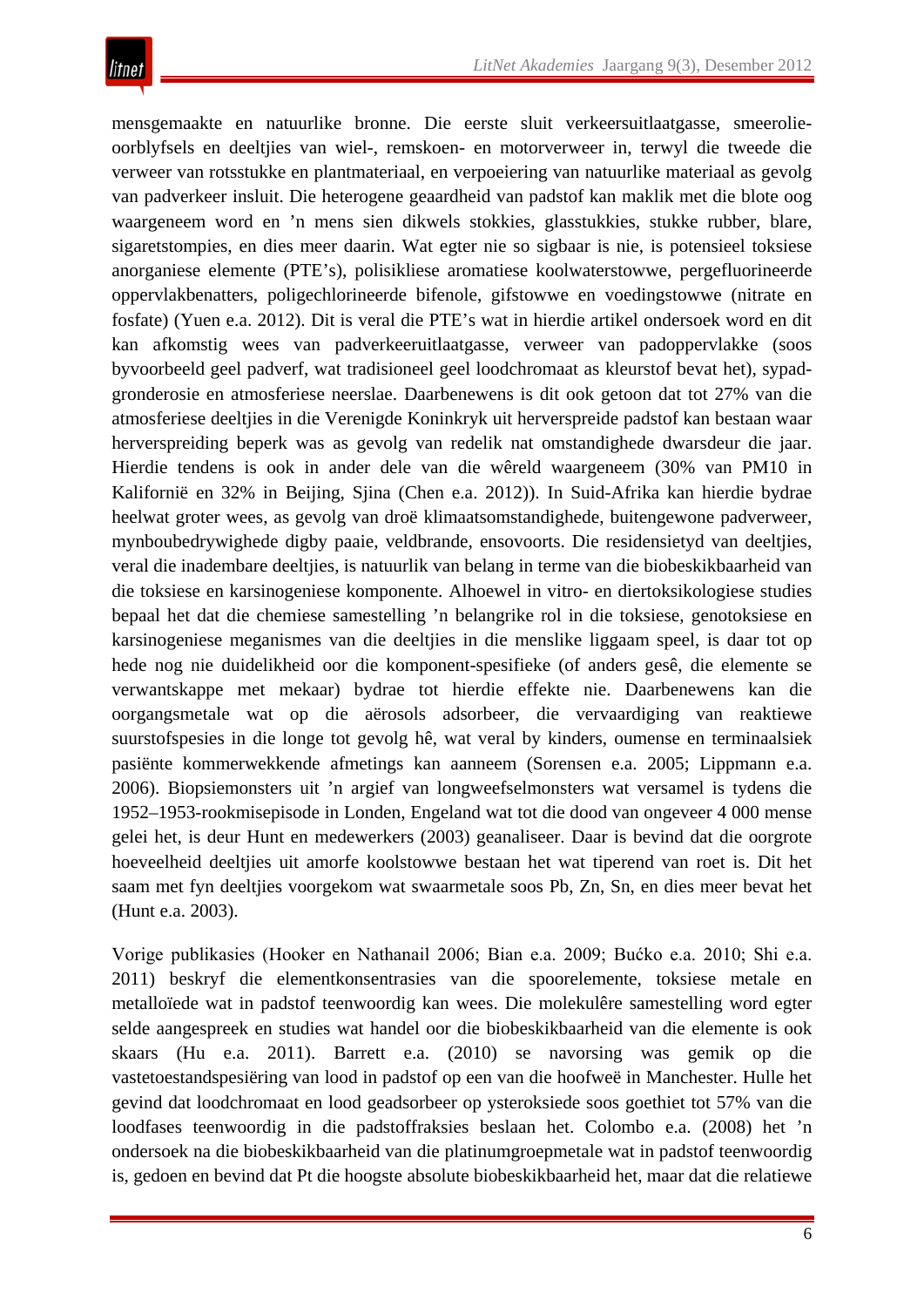mobiliteit van Pd en Rh in kunsmatige liggaamsvloeistowwe hoër is. Shi e.a. (2011) toon met risiko-analise aan dat beide Cr- en Pb-konsentrasies in padstof afkomstig van stedelike en voorstedelike gebiede in Sjina, tot nadelige gesondheidseffekte kan lei. Okorie e.a. (2012) het ook 'n studie oor die mondelingse biobeskikbaarheid van stedelike padstof gedoen. Hulle het bevind dat Cd en Zn die hoogste biobeskikbaarhede (mediaanwaarde van 45%) getoon het, en dat As, Cu, Ni en Pb laer was (mediaanwaarde van 35%).

Die vastetoestandkarakterisering soos deur Barrett e.a. (2010) gerapporteer is, dui op verskeie molekulêre samestellings van deeltjies in padstof wat moontlike toksiese en/of karsinogeniese effekte op die menslike liggaam kan hê. Die doel van hierdie artikel is om hierdie padstof verder te analiseer met analitiese tegnieke anders as dié wat gebruik is deur Barrett e.a. (2010), asook om die biobeskikbaarheid van sekere elemente te bepaal, ten einde die waarskynlikheid van toksikologiese effekte na blootstelling te kan bespreek. Om hierdie doelwit te bereik, is dieselfde fraksies wat deur Barrett en medewerkers (2010) ondersoek is, met X-straal-fluoressensie-spektrometrie (XSFS) en induktief-gekoppelde-plasmamassaspektrometrie (IGP-MS) geanaliseer om die elementkonsentrasies van die monster te bepaal. Strukturele en molekulêre inligting is met behulp van mikro-Raman-spektroskopie (mRS) en rekenaarbeheerde elektrontastende X-straal-mikro-analise (RB-EXMA) bekom. Die biobeskikbaarheid van elemente soos Cr, Pb, Ni en ander is geëvalueer deur die padstoffraksies aan twee verskillende kunsmatige longvloeistowwe bloot te stel, om toestande in die boonste en onderste dele van die long na te boots. Elementele konsentrasies is met behulp van IGP en elektrotermiese atoom-absorpsie-spektrometrie (ETAAS) bepaal.

# **2. Eksperimenteel**

Die metodiek was as volg: Die inadembare fraksies, te wete dié met deeltjies <38, 38–63 en 63–125 μm, is met behulp van XSFS en IGP-MS geanaliseer vir totale elementkonsentrasies en daarna is die molekulêre samestelling bepaal met behulp van mRS en RB-EXMA. Die leser word verwys na Skoog e.a. (2007) vir verdere verduideliking van die analitiese tegnieke wat gebruik is. Nadat die elementele verwantskappe met behulp van individuele deeltjieanalise vasgestel is, is daar besluit om die mobiliteit van verskeie toksiese en karsinogeniese metale te ondersoek deur die fraksies aan kunsmatige longvloeistof bloot te stel.

'n Statisties verteenwoordigende padstofmonster is versamel vanaf die padoppervlak van een van die hoof-toevoerare na Manchester-middestad deur van standaardprotokol, soos uiteengeset en aanbeveel deur Charlesworth en Lees (1999 – meer inligting is verkrygbaar in die publikasie van Barrett e.a. (2010)) gebruik te maak. Die padstofmonsters is gedroog by kamertemperatuur, gesif tot 'n fraksie >2000 μm, en alle vreemde voorwerpe is verwyder. Die fraksie is vervolgens droog gesif in sewe fraksies, waarvan slegs die drie deeltjiegroottes waarvan hier bo melding gemaak is, ondersoek is.

Dunlaagpille vir die gebruik in XSFS is gemaak deur akkuraat-geweegde hoeveelhede van die padstofmonster te meng met sellulose, wat opgetree het as 'n bindmiddel, en dit saam te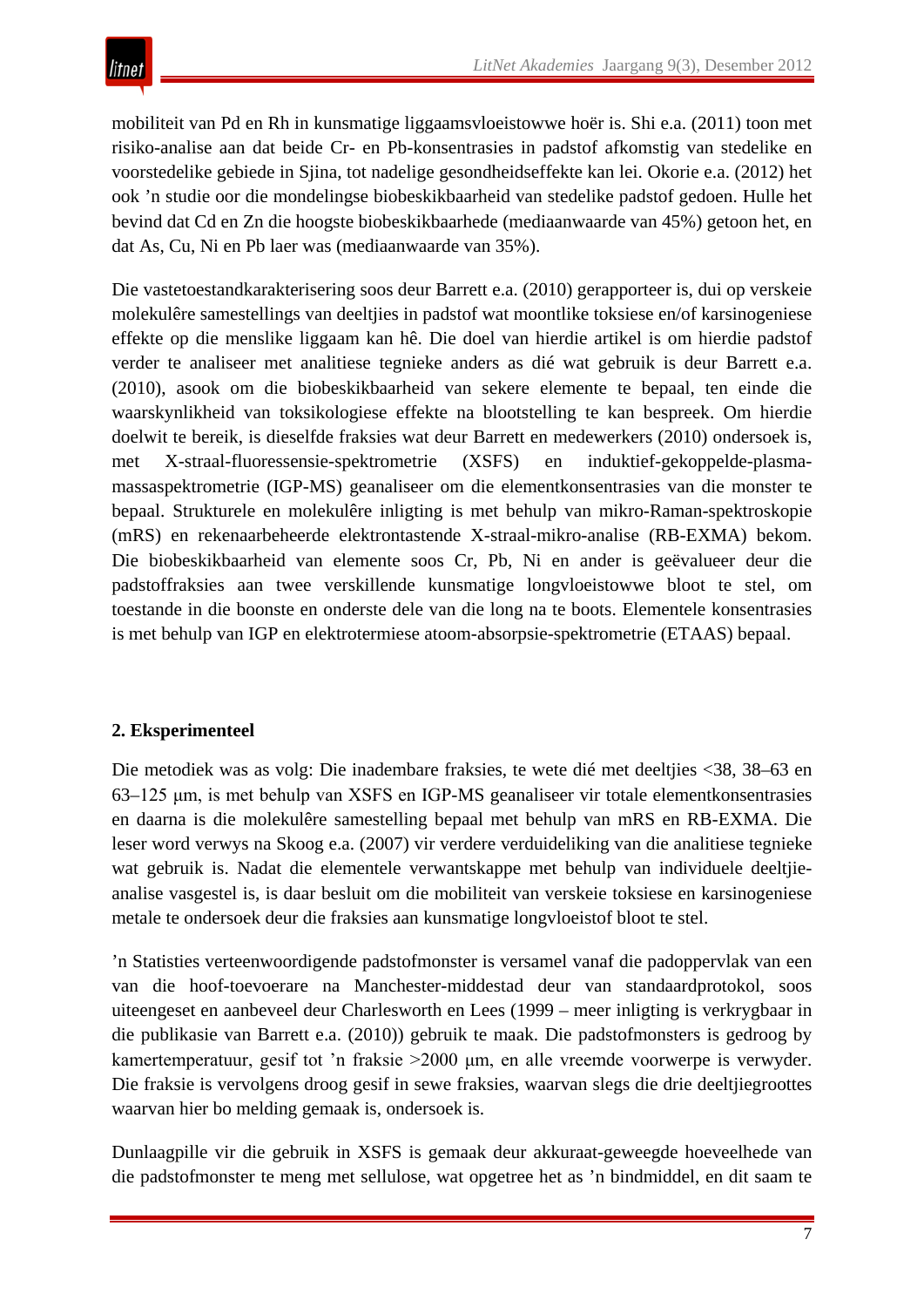pers tot 'n maksimum dikte van 1 mm. Analises is gedoen op 'n Epsilon 5 X-straalspektrometer (PANalytical, Almelo, Nederland), wat gebruik maak van polariserende straaltegnologie. Die instrument is toegerus met 'n Ge-detektor van hoë suiwerheid, sodat die energie kan wissel van 0,7 tot 200 keV en 'n resolusie van <165 eV kan lewer met Mn-Kαstraling. Monsters is onder vakuum geanaliseer en die Gd-anode X-straalbuis is by 'n versnellingspanningsverskil van 25–100 kV en 'n stroom van 0,5–24 mA met maksimum kraglewering van 600 W gebruik.

'n Verskeidenheid grond- en sedimentstandaarde is gebruik om elementkonsentrasies te kwantifiseer. Enkeldeeltjie-analises is uitgevoer met behulp van 'n InVia mikro-Ramanspektrometer (Renishaw, Wotton-under-Edge, VK) gekoppel aan 'n Peltier-verkoelde ladingsgekoppelde toesteldetektor. Daar is van beide die groen sigbare (514,5 nm-) en die nabye infrarooi- (785 nm-) lasers gebruik gemaak om die monsters te analiseer. Spektra is met behulp van die WireTM®-sagteware gekollekteer en geanaliseer, en spektrale identifikasie is met behulp van in-huis- en kommersieel beskikbare biblioteke uitgevoer (Spectracalc software package GRAMS, Galactic Industries, Salem, NH, VSA).

Die rekenaarbeheerde enkeldeeltjie-analise is uitgevoer op die fraksies wat op 'n silwersubstraat gedeponeer is. Die padstofmonsters is in metanol gesuspendeer en dan met die nodige sorg op die substraat gedrup om te verseker dat oorbelading nie plaasvind nie. Die fraksies is dan afsonderlik met RB-EXMA (JEOL JSM 6300, Tokio, Japan – gekoppel aan 'n Si(Li) X-straaldetektor (PGT Princeton Gamma Tech, Princeton, NJ, VSA)) geanaliseer. Die energie van die straal was op 30 keV gestel en die stroom op 1 nA. Tussen 200 en 300 deeltjies per fraksie is geanaliseer deur gebruik te maak van 'n volledig geoutomatiseerde program (PA6300). Die intensiteite van die karakteristieke pieke is bepaal met die "top-hat" filtermetode wat deur Van Espen (1984) ontwikkel is. Outomatiese piekidentifisering is met 'n in-huis-sagtewareprogram, DPP, gedoen (Van Espen 1984). X-straal-intensiteite is deur visuele inspeksie in groepe (*clusters*) gerangskik om die elementele verwantskappe te toon en sodoende verbindings se samestellings af te lei.

Daarbenewens is die drie fraksies ook blootgestel aan twee verskillende kunsmatige longvloeistowwe soos beskryf in Colombo e.a. (2008). Die eerste was Gamble se oplossing, wat verteenwoordigend is van die interstisiële vloeistof in die onderste gedeelte van die longe. Die tweede was kunsmatige lisosomale vloeistof (KLV) wat verteenwoordigend is van die boonste lugweë se longvog wat beduidend hoër in suurgehalte is. As 'n kontrole is die fraksies ook aan gedeïoniseerde water blootgestel. Akkuraat-afgeweegde monsters is benat met 'n vaste volume kunsmatige longvloeistof en in 'n broeikas by 37 ºC geskud teen 150 omwentelings per minuut, om liggaamstoestande na te boots. Die metaalkonsentrasies in die filtraat is bepaal oor tydperke van blootstelling van 1 uur tot 8 weke met behulp van ETAAS en IGP. Standaardprosedures is gevolg ten opsigte van kalibrasie en optimalisering van die instrumentasie.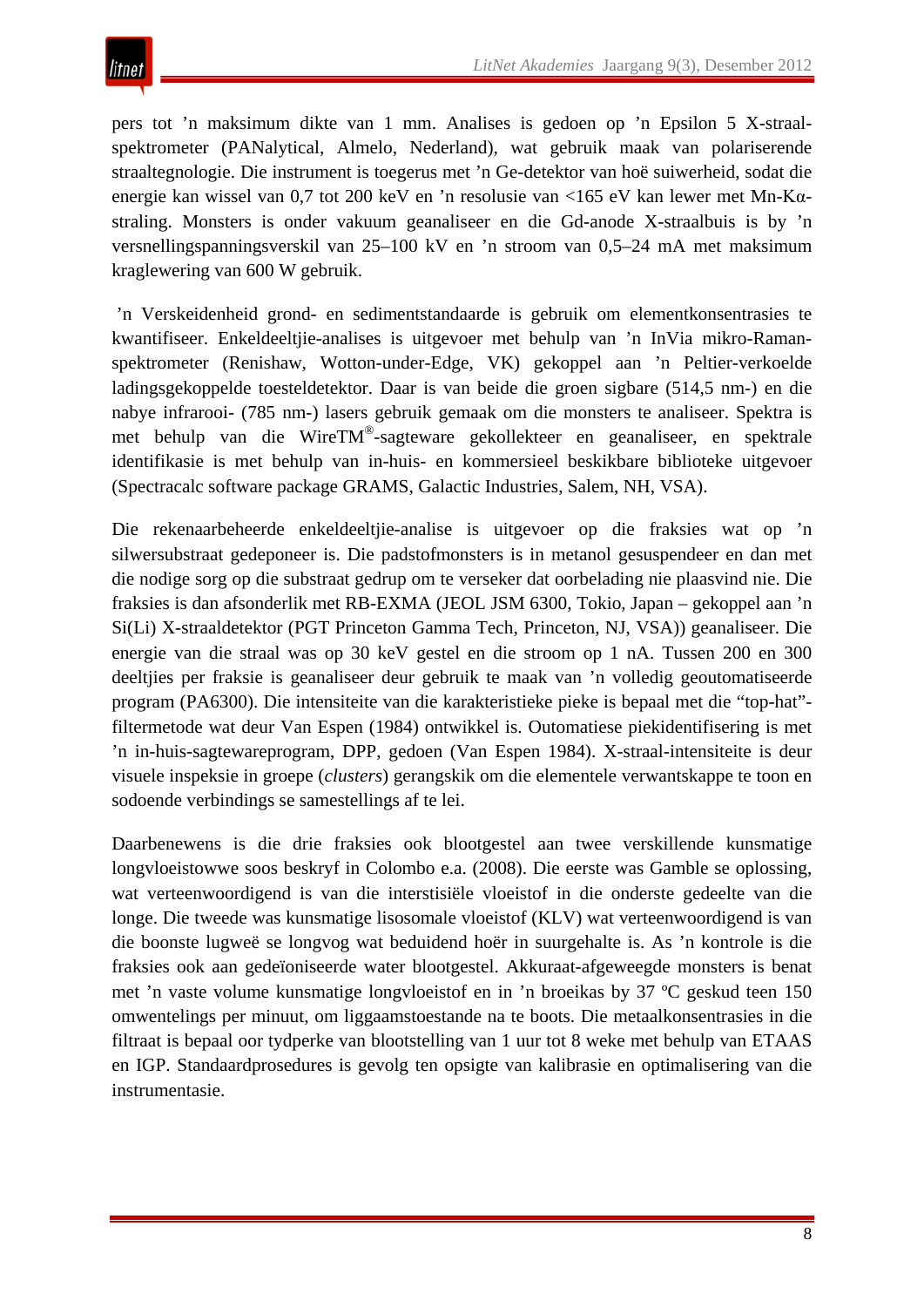## **3. Resultate en bespreking**

Die XSF-datavir die fraksies word in Tabel 1 aangetoon*.* Die metale wat veral van belang is in hierdie studie, toon dieselfde konsentrasietendens in al drie die fraksies, naamlik dat Zn>Cu>Pb>Cr vir die fyn fraksie (<38 µm) en Zn>Cu>Cr>Pb vir die twee groter fraksies (38–63 en 63–125 µm). Bian en Zhu (2009) kontrasteer dit met 'n orde van Zn>Pb>Cu, en Hu e.a. (2011) het weer gevind dat Zn>Cu=Cr>Pb. Die vergelyking met Hu e.a. (2011) se werk moet egter met versigtigheid gehanteer word, aangesien geen groottediskriminasie gedoen is nie. Fujiwara e.a. (2011), daarenteen, het wel met gefraksioneerde padstofmonsters gewerk en het ook tot dieselfde slotsom as ons gekom vir die fynste fraksie, behalwe dat die ondersoekers nie Cr geanaliseer het nie. Die data toon dat elemente wat moontlike gesondheidsrisiko's is, is Cr (karsinogeniese potensiaal), Zn en Cu (verhoogde vlakke word met Alzheimer se siekte geassosieer), Pb (toksies) (Shi e.a. 2011 en verwysings daarin), asook V (verhoogde vlakke is positief gekorreleer met verhoogde polsdruk – dit is die verskil tussen die sistoliese en diastoliese lesings), wat 'n aanvaarde indeks is om arteriële stramheid te kwantifiseer – 'n erkende risikofaktor van kardiovaskulêre siektes (Jacobs e.a. 2012)). Behalwe in die geval van V toon al die metale van belang die hoogste konsentrasie in die fynste (dus mees inadembare) fraksie en 'n geleidelike afname met 'n toename in deeltjiegrootte (ook aangetoon deur Bian en Zhu 2009 en Fujiwara e.a. 2011).

Alhoewel hierdie publikasie fokus op die drie kleiner fraksies, toon die elementkonsentrasieprofiele van sewe fraksies (<38, 38–63, 63–125, 125–250, 250–500, 500–1 000 en 1 000–2 000 µm) dat die grootste hoeveelhede Pb, Cr, Zn en Cu hoofsaaklik in die drie fyn fraksies voorkom. Die konsentrasies vergelyk goed met dié gerapporteer in Tabel 3 van Al-Khashman (2007), alhoewel die padstof in laasgenoemde publikasie nie gefraksioneer is nie.

'n Risikoanalise op hierdie data is uitgevoer na aanleiding van die werk van Shi e.a. (2011) om te bepaal wat die gesondheidsrisiko is in die geval van lewenslange blootstelling. Daar is gebruik gemaak van 'n risikorekenaar genoem Risk Assessment Information System (RAIS) wat op die wêreldwye webwerf algemeen beskikbaar is. Risiko word gewoonlik as 'n fraksie uitgedruk wat die grootte van 'n waarskynlikheid beskryf. In ons geval is die waarskynlikheid gemik op die risiko wat die langdurige blootstelling aan herverspreide padstof op die algemene publiek het. Hierdie webwerf bevat definisies van alle terme en wiskundige vergelykings wat gebruik word om die waarskynlikheid te bepaal. Die data wat vir die modelleringsprogram benodig is, was die gemiddelde liggaamsgewig vir volwassenes en kinders (84 kg vir volwassenes en 21 kg vir kinders in die VK). Die modellering is gebaseer op 'n kroniese daaglikse blootstelling van een uur algemene aktiwiteite in die buitelug. Die data wat verkry is, word in Tabel 2 getoon en dit is duidelik dat Cr 'n beduidende risikofaktor is as die blootstellingsroete mondelingse inname sou wees (1 in 10 000 toon waarskynlikheid aan, dus dat 1 uit 10 000 gevalle karsinogeniese gevolge sal dra). Indien die blootstellingsroete deur die lugweg is, verminder die risiko na 'n waarskynlikheid van slegs 1 in 10 miljoen. In die geval van Pb is die waarskynlikheid laag in albei gevalle by hierdie konsentrasies. Hu e.a. 2011 het onlangs die mondelingse biobeskikbaarheid van padstof in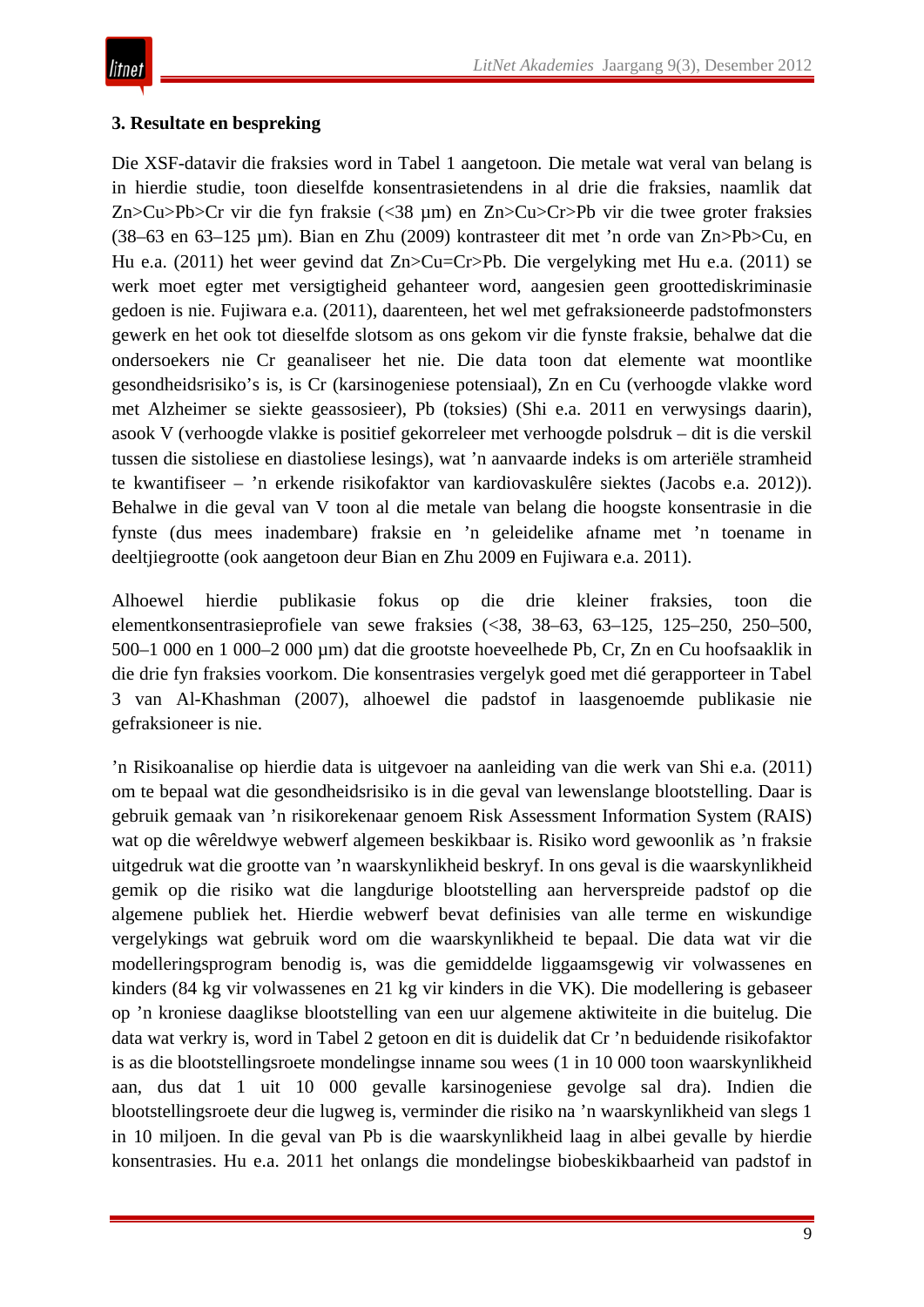een van die groot stede in Sjina bepaal en gevind dat Cr nie 'n beduidende risiko is nie en dat dit volgens EPA-standaarde binne die aanvaarbare grense val. Verder het hulle gevind dat die gevaarkwosiënt van Pb ver onder die aanvaarbare limiet van 1 vir beide volwassenes en kinders was. Hulle maak egter die opmerking dat in alle gevalle die metale wat getoets is, se kwosiënt vir kinders hoër as dié vir volwassenes is. Ons resultate in hierdie gedeelte van die publikasie is gebaseer op totale konsentrasie en nie noodwendig dit wat mobiliseerbaar is in die liggaam na blootstelling nie. Die biobeskikbare konsentrasie kan (en is in ons studie soos later aangetoon) heelwat laer as die totale konsentrasie wees.

# *3.1 RB-EXMA-resultate vir die <38 μm-fraksie*

Aangesien selfs die deeltjiegrootte redelik groot is in terme van enkeldeeltjie-analise met behulp van EXMA, is die X-straal-intensiteite wat van 'n deeltjie verkry word, dikwels 'n aanduiding van meer as een chemiese verbinding. Alle deeltjies bevat Si en 99% van die deeltjies het Al bevat. Die Cr, Pb, Zn, Cu en Fe is onderskeidelik geïdentifiseer in 5,5%, 52%, 15,5%, 8,5% en 71% van die deeltjies wat ondersoek is. Fujiwara e.a. (2011) doen verslag oor 'n soortgelyke studie waar enkeldeeltjie-analise op padstof met behulp van skanderende elektronmikroskopie met X-straaldeteksie (SEM-EDX) op vier fraksies, almal kleiner as 100 μm, gedoen is. Die outeurs groepeer die deeltjies in drie tipes groepe, naamlik mineraalryk, sferiese vliegas en/of ontbrandingsresidu, en ander. Hulle verwys ook na Si, wat die algemeenste voorkom in die <37 μm-fraksie.

Ons klassifikasie het gelei tot vier klasse wat Cr-bevattend was, naamlik: CrFe(Ca,Zn) (waar die notasie aandui dat alle deeltjies Cr en Fe bevat, en afwisselend in kombinasie met Ca en Zn voorkom), CrCa(Fe), CrMnFe(Ca), CrPb(Fe,Ca,Mn). Nadat die molêre verhoudings bereken is, was dit duidelik dat die deeltjies nie net uit suiwer PbCrO<sub>4</sub> bestaan nie, aangesien die gemiddelde Cr:Pb molêre verhouding 3,7 was. Daarbenewens is daar ook Pb-ryke klasse (Pb+Ca, Fe, S, Zn, Mn en stof) geïdentifiseer, wat 44,5% van die Pb-bevattende deeltjies beslaan het. Fujiwara e.a. (2011) het ook gevind dat daar beduidende verwantskappe is tussen Pb en Sb, S en Zn, en dat groepanalise toon dat daar 'n subgroep van vervoerverwante deeltjies is wat Pb, Zn en Mn bevat het. In ons geval was daar deeltjies wat Zn of Mn bevat het sonder Pb of Cr. Aluminiumsilikate met K, Na en/of Ca teenwoordig het ongeveer 7% van die totale aantal deeltjies wat ondersoek is, beslaan, terwyl suiwer silikadeeltjies slegs 3% van die totaal beslaan het. Dit is soortgelyk aan die bevindings van Fujiwara e.a. (2011). Geen verdere groepe kon onderskei word nie, aangesien die elementsamestellings sodanig was dat dit meer as 'n konglomeraat van deeltjies beskou kon word, eerder as een of 'n kombinasie van 2 chemiese verbindings.

## *3.2 RB-EXMA-resultate vir die 38-63 μm-fraksie*

In dié geval het alle deeltjies wat ondersoek is, Al en Si bevat, soos wat mens van die groter deeltjies sou kon verwag. Die deeltjies wat Cr, Pb, Zn, Cu en Fe bevat het, het onderskeidelik 3%, 45,5%, 10%, 7,5% en 79% van die totale aantal opgemaak. Die Cr-bevattende deeltjies kon dieselfde geklassifiseer word as in die fyn fraksie, behalwe vir die CrPb-klas. Benewens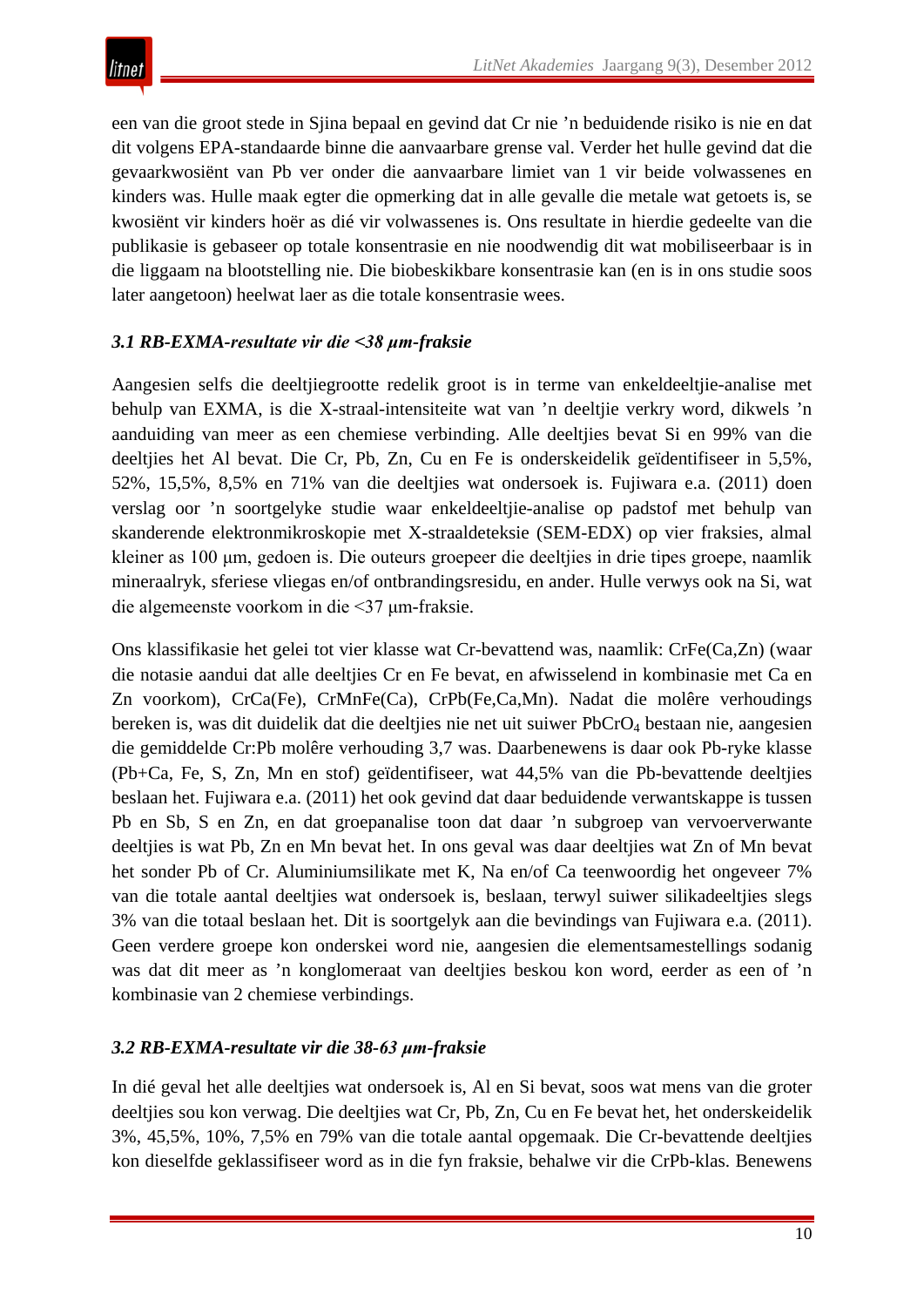'n baie duidelike FexOy-groep wat in ongeveer 6% van die deeltjies geïdentifiseer is, was die res van die groeperings soortgelyk aan dié van die fyn fraksie.

# *3.3 RB-EXMA-resultate vir die 63-125 μm-fraksie*

Weer eens het alle deeltjies wat ondersoek is, Al en Si bevat en die deeltjies wat Cr, Pb, Zn, Cu en Fe bevat het, het onderskeidelik 5,5%, 39%, 12%, 6,5% en 80% van die totale aantal opgemaak. Die resultate is in teenstelling met dié wat Fujiwara e.a. (2011) gepubliseer het, waar daar bevind is dat hierdie fraksie ryk aan Al maar nie Si is nie. In hierdie fraksie is die Cr-bevattende deeltjies in slegs drie klasse geplaas, waarvan die algemeenste een CrPb(Fe,Ca,Mn) (3,5%) was, en die CrFe(Ca,Zn)- en CrCa(Fe)-groepe het onderskeidelik 0,5% en 1% van die totaal beslaan. Die ander groeperings van elemente het baie soos dié van die ander twee fraksies daar uitgesien en die FexOy-klas deeltjies is ook hier gevind. Daarbenewens het 6,5% van die deeltjies 'n Al:Si molêre verhouding van 1:3 gehandhaaf, wat 'n aanduiding is dat aluminiumsilikate teenwoordig is, wat ook duidelik met die mRSdata bevestig is.

Vir die fraksie <38 μm is ongeveer 155 deeltjies met mRS geanaliseer om die molèral samestelling van die individuele deeltjies te bepaal. As gevolg van die kenmerkende piek by die 464-golfgetal (Si-O-Si-strekvibrasie) is bepaal dat die grootste aantal deeltjies hoofsaaklik uit α-kwartsiet bestaan het. Fujiwara e.a. (2011) bevestig ook in hulle artikel dat padstof hoofsaaklik uit α-kwartsiet bestaan deur na kristallyne kwartsiet te bepaal met behulp van Xstraaldiffraksie. Ander anorganiese soute en minerale wat geïdentifiseer is, was kalsiet, titaandioksied (hoofsaaklik in die anataasfase), veldspaat (met Raman-piek by 511 cm<sup>-1</sup>, hoofsaaklik in die vorm van amasoniet  $KAISi<sub>3</sub>O<sub>8</sub> -$  waar die tipiese simmetriese strek van Si-O-Si en Al-O-Al in 'n tetrahedriese struktuur waargeneem is (Anbalagan e.a. 2009)), asook verskeie ysteroksiede. Die ysteroksiede was hoofsaaklik gemengde hematiet, goethiet, magnetiet en lepidokrokiet, wat geïdentifiseer is op grond van die publikasie van Columban e.a. (2008), en dit word voorgestel in Figuur 1. Verder was ongeveer 10% van die deeltjies helder geel en duidelik identifiseerbaar met die optiese beeld verkry met die mikroskoop en aangetoon in Figuur 2(a). Hierdie helder geel deeltjies is dan ook inderdaad as loodchromaat (PbCrO<sub>4</sub>) geïdentifiseer deur die spektrale biblioteek, met die hoofvibrasiepiek by 839 cm<sup>-1</sup>, soos aangetoon in Figuur 2(b). Die spektra van hierdie deeltjies het dikwels ook 'n band by 1 083 golfgetalle getoon, wat waarskynlik aan 'n simmetriese karbonaatstrekking toegeskryf kan word, en spesifiek vir die karbonaat van 'n kalsiet is. Die gevolg is dat die hoofpiek van die loodchromaat verskuif na 'n laer golfgetal (834 cm<sup>-1</sup>), soos geïllustreer in Figuur 2(b).

Hierdie verwantskap tussen Pb en Cr is ook deur Barrett e.a. (2011) gevind, waar gebruik gemaak is van verskeie ander analitiese tegnieke. Sterk bande in die 580–700-golfgetalgebied kan toegeskryf word aan die teenwoordigheid van MnxOy en is waarskynlik in die vorm van hausmanniet of Mn<sub>3</sub>O<sub>4</sub>, volgens werk van Ospitali e.a. (2006). Die resultate is in ooreenstemming met die EXMA-data, waar dit aangedui is dat Mn-deeltjies nie net saam met Pb en Cr nie, maar ook alleen voorkom.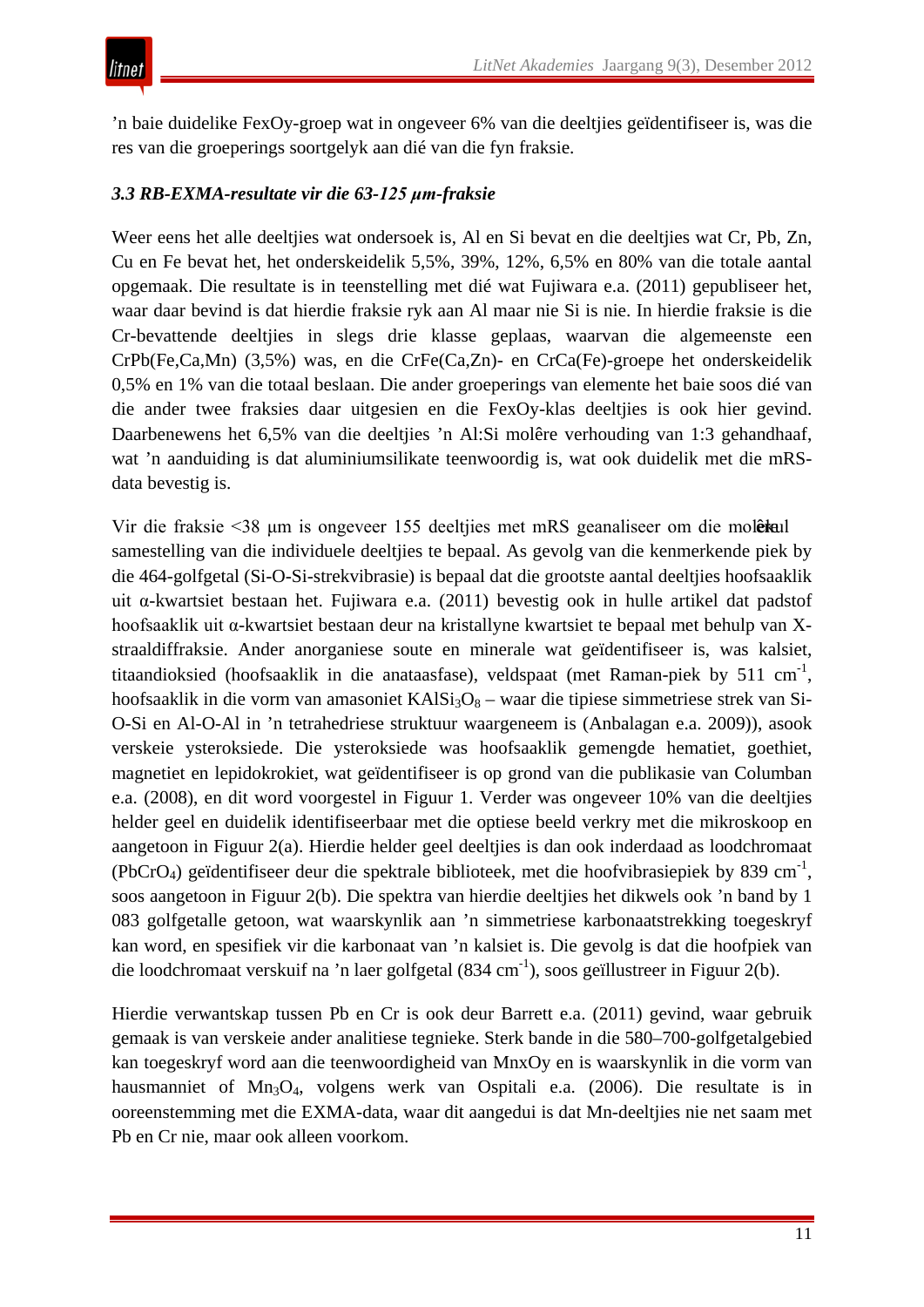Die 38–63 μm-fraksie het geweldig gefluoresseer ongeag watter laser gebruik was, en slegs 73 deeltjies kon suksesvol met mRS geanaliseer word. Die volgende verbindings het vry algemeen voorgekom en is geïdentifiseer: kalsiet, kwarts, anataas, ysteroksiede en veldspaat. Daarbenewens is  $PbCrO<sub>4</sub>-(839 cm<sup>-1</sup>)$  en kwiksulfiedverbindings geïdentifiseer, soos wat duidelik blyk uit Figuur 3. In Figuur 3 kan die duidelike ooreenstemming tussen die verwysingspektrum van arsakiet  $(Hg_3S_2(Br,Cl)_2)$  en dié van 'n deeltjie gesien word. Dit is 'n geel mineraal en die deeltjie was dan ook inderdaad geel soos gesien deur die optiese beeld. Of so 'n tipe chemiese verbinding in die omgewing gevind sal word as deel van padstof, is debatteerbaar, maar die bestaan van kwiksulfiede kan nie totaal uitgesluit word van atmosferiese deeltjies nie, dus het die outeurs besluit om tog die geval hier in te sluit.

Alhoewel die totale aantal deeltjies wat in die 63–125 μm-fraksie ondersoek is, slegs 70 was, is daar verskeie punte per deeltjie geanaliseer met mRS, as gevolg van die grootte daarvan, wat die totale aantal analises tot ver oor die 100 opgestoot het. Die monster het heelwat helderkleurige deeltjies vertoon – veral helder geel, rooierig, oranje en bruin is waargeneem. Soos vermoed was, was die geel deeltjies krokoïet (PbCrO4) wat ook dikwels saam met kalsiet voorgekom het, soos hier bo beskryf. Die spektra blyk dan meer dié van PbCrO4.PbO, te wees waartydens die Raman-bande na die laer golfgetalle toe verskuif, soos ook beskryf in die UCL spektrale biblioteek (verkrygbaar op die wêreldwye webwerf) as 'n diepgeel chroom-bevattende pigment. Daarbenewens is ook kalsiet, kwarts en dolomiet positief geïdentifiseer. Die veldspaat was hoofsaaklik teenwoordig as albiet met die chemiese formule NaAlSi3O8, wat die molêre verhouding van 3:1 vir Si:Al in die EXMA-resultate bevestig het. Albiet is ook deur Fujiwara e.a. (2011) met hulle XSD-data gevind. Daar was ook 'n aanduiding dat magnesiumchromiet  $(MgCr<sub>2</sub>O<sub>4</sub>)$  en/of pirobeloniet (PbMnVO<sub>4</sub>(OH)) teenwoordig is.

## *3.4 Die nagemaakte-longvloeistof-logingsresultate*

Die mRS- en EXMA-resultate het beide aangetoon dat Cr dikwels teenwoordig is as die chromaat en dus in die Cr(VI)-oksidasietoestand voorkom. Daarom was daar besluit om veral op Cr te konsentreer, want nie net is die vorm van Cr relatief maklik oplosbaar nie, maar die Cr(VI)-ioon is ook bekend vir sy karsinogeniese karakter. Die drie fraksies is blootgestel aan die twee verskillende longvloeistowwe soos beskryf in die eksperimentele gedeelte, waarna die monster verwyder is uit die broeikas en met 'n standaardprotokol voorberei is vir analise met ETAAS. Die tydintervalle wat ondersoek is, was 1 uur, 24 uur, 1 week, 4 weke en 8 weke. In alle gevalle het die konsentrasies 'n toename oor die tydperk getoon, tot op 4 weke, waarna dit in die meeste gevalle afgeplat het vir die KLV, soos aangedui in Figuur 4.

In die geval waar Gamble se oplossing gebruik is, het die data egter nie so 'n duidelike profiel getoon nie. Dit moet egter in aanmerking geneem word dat die konsentrasie van Cr in die Gamble-loogmiddel heelwat laer was as in die geval van KLV (tussen 0,2% en 1% van die KLV-waarde) en dat dit heel digby die deteksielimiet van die instrument is, dus is die foutgrens soveel groter. Daarbenewens is dit duidelik dat in beide gevalle die algemene tendens vir die konsentrasie is om af te neem soos die deeltjiegrootte toeneem. Dit bevestig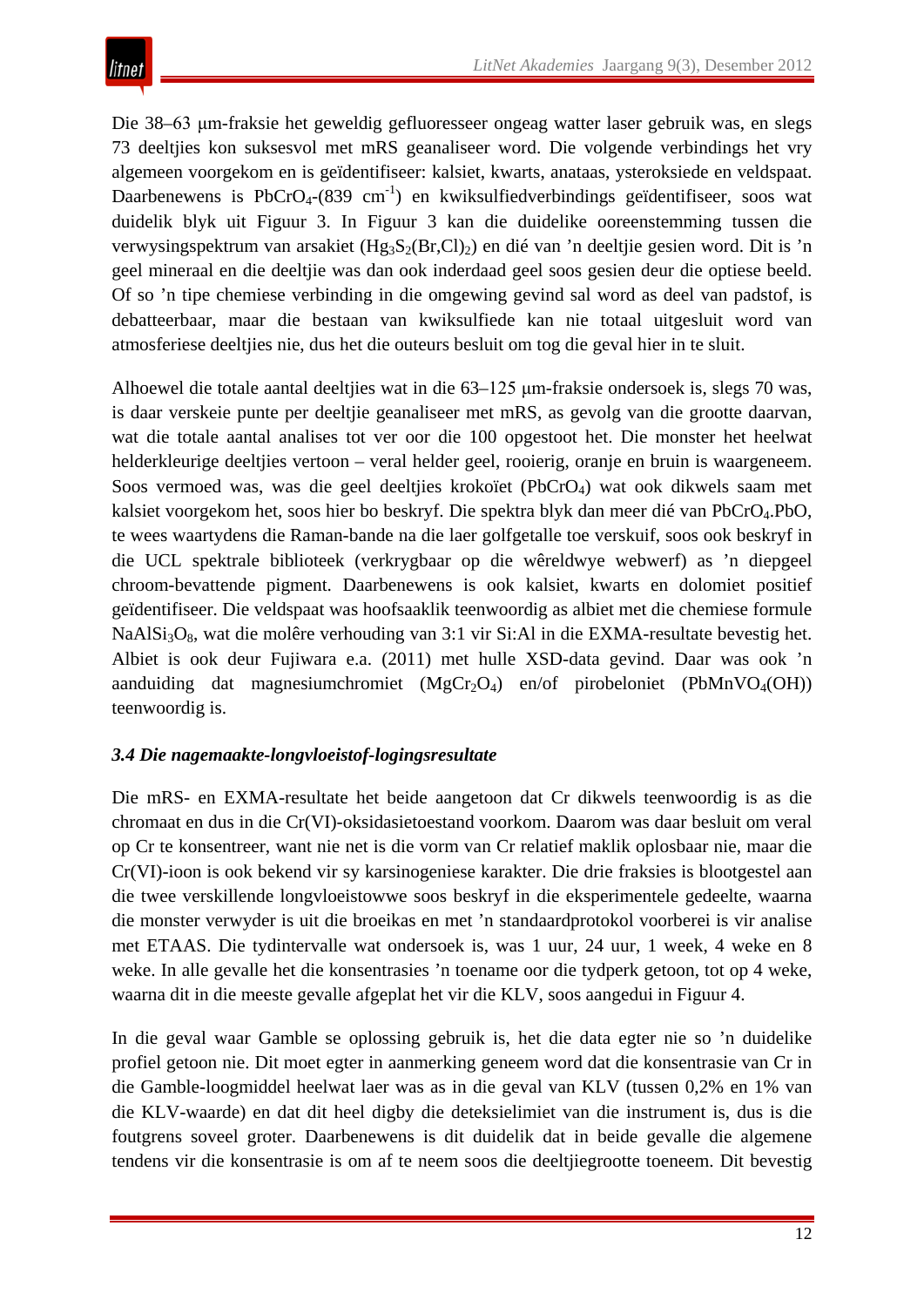dat die meeste Cr-loging uit die fynste fraksie sal plaasvind, en dit is duidelik kommerwekkend, aangesien dit dan ook die gedeelte is wat waarskynlik die langste residensietyd in die longe sal hê voordat dit uitgehoes word.

Behalwe vir Cr is daar ook na Pb gekyk, as gevolg van die sterk aanduidings daarvan in die Raman-data, naamlik dat die Cr teenwoordig is as loodchromaat. Dieselfde logingsprofiel is waargeneem vir Pb wat met beide IGP en ETAAS geanaliseer is. Weer eens was dit duidelik uit die resultate in Figuur 4 dat daar 'n toename in Pb-konsentrasie vir alle fraksies is tot op 4 weke, waarna die logingsprofiel 'n afplatting toon. Die konsentrasie neem ook toe soos die deeltjiegrootte toeneem in elke logingsperiode wat ondersoek is. Die verwagting vanaf eerste beginsels bereken, is dat daar minstens 'n drievoudige verhoging in die molêre oplosbaarheid moet wees vir die loodchromaat by die laer pH. Daar is egter gevind dat die toename omtrent honderdvoudig was. Weer eens moet daar opgemerk word dat vir die Gamble-oplossing die konsentrasies heel laag en naby die deteksielimiet en soms onder die deteksielimiet was. Dit lei egter tog wel tot die gevolgtrekking dat die Pb nie net saam met Cr voorkom nie, 'n feit wat dan ook in beide die mRS- en EXMA-data na vore gekom het.

Dit is duidelik dat genormaliseerde waardes meer insig op die saak sal werp. Die mikrogram Cr wat per kilogram padstof geloog het met die twee verskillende longvloeistowwe, word in Figuur 5 aangedui. Aangesien die massa monster afgeweeg en die volume loogmiddel konstant gehou is en digby die waardes 0,15 g en 15 mL was, word dieselfde prentjie as in Figuur 4 hier vertoon. Die leser se aandag word egter daarop gevestig dat hier van twee assestelsels gebruik gemaak is om op een grafiek die beduidende verskil tussen die twee longvloeistowwe se logingsprofiele aan te dui. Hier is dit duidelik dat met KLV tot 93 dele per miljoen (dpm) uitloog ná 4 weke in die fyn fraksie, in vergelyking met slegs 2 dpm met Gamble se oplossing. Die maksimum Cr-konsentrasie wat geloog is met Gamble se oplossing was slegs 7 dpm vir die 38–63 μm-fraksie ná 8 weke se blootstelling.

Om 'n beter aanduiding van die toksiese en karsinogeniese potensiaal van die padstof te gee, is die persentasie Cr en Pb wat geloog is, bereken deur gebruik te maak van die totale Cr- en Pb-konsentrasies onderskeidelik, soos bepaal met XSFS en aangedui in Tabel 1. Die data word in Figuur 6 getoon. Dit is duidelik dat die persentasie Cr wat van Gamble se vloeistof sal loog, werklik weglaatbaar klein is en 'n rol sou speel slegs indien kroniese blootstelling aan groot hoeveelhede van die deeltjies sou plaasvind, veral indien dit in die alveoli sou versamel en nie uitgehoes word nie. In teenstelling daarmee is daar egter kommerwekkende groot hoeveelhede, tot 54% van die totale Cr, in die padstof, wat kan uitloog in die boonste gedeelte van die lugweg. Daarby loog ongeveer die helfte van die Cr binne die eerste 24 uur uit. Die persentasie-logingsprofiel is soortgelyk aan die konsentrasieprofiele, met ander woorde, dit neem toe oor die logingsperiode en neem af met deeltjiegrootte. Die Pb-profiel lyk egter heeltemal anders. Eerstens loog tot 97,3% uit na 8 weke in die middelste-groottefraksie, wat dan ook die fraksie is wat oor die algemeen die hoogste persentasie loging toon. Dit lei tot die volgende afleidings: eerstens, dat die Pb nie net aan Cr verbind is nie (soos reeds uit van die ander data gesien is); en tweedens, dat die Pb in die 63–38 μm-fraksie tot die grootste mate uitloog in die periode wat ondersoek is. Die hoeveelheid Pb wat uit Gamble se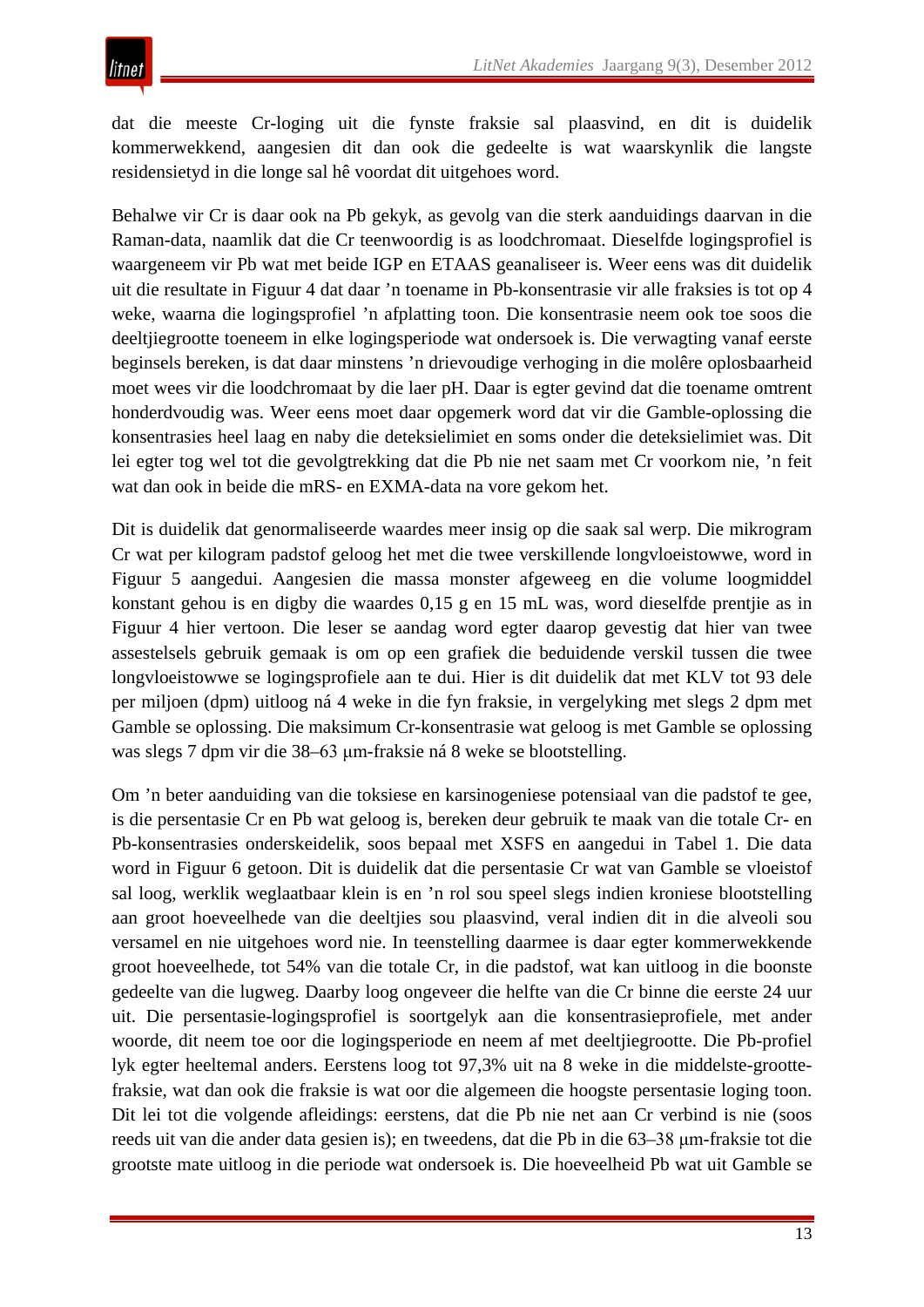

oplossing loog, is baie laag en bereik nooit waardes hoër as 0,2% nie. Die resultate is soortgelyk aan dié van Hu e.a. (2011), wat mondelingse biobeskikbaarheid ondersoek het. Hulle het bevind dat Cr inderdaad 'n laer biobeskikbaarheid het (5,83%) in vergelyking met Pb (47%). Aangesien ons waardes vir beide Cr en Pb onderskeidelik tienvoudig en dubbel is, is die resultate duidelik kommerwekkend. Verdere ondersoeke na kleiner deeltjiegroottes en ander metale van belang, soos V, Zn, Cu en Mn, word tans uitgevoer.

## **4. Gevolgtrekkings**

Die volgende afleidings kan gemaak word uit hierdie ondersoek:

- 1. Die chemiese samestelling van die drie deeltjiegroottes is soortgelyk aan dié van die meeste ander gerapporteerde ondersoeke in die literatuur, en is tipies van metaalbesoedelingsprofiele wat in stedelike gebiede voorkom.
- 2. Die grootste gesondheidsrisiko (gebaseer op berekenings m.b.v. die RAIS-risikomodel) vir menslike blootstelling aan padstofbesoedeling vind plaas as gevolg van mondelingse inname en verdere loging en/of vertering in die verteringstelsel. Die waarde in die orde van 1 x  $10^{-4}$  vir Cr as Cr(VI) is beduidend hoër as die algemene grenswaarde van 1 uit 10<sup>-5</sup>.
- 3. Die aanvanklike bevindings van Barrett e.a. (2010) wat die teenwoordigheid van PbCrO4 en Pb-gesorbeerde goethiet in die <38 μm- en 38–63 μm-fraksies aangetoon het, is in hierdie studie bevestig m.b.v. onderskeidelik RB-EXMA- enkeldeeltjiemetings en mRS.
- 4. Daar het uit die <38 μm- en 38-63 μm-fraksies onderskeidelik 54% Cr en 97% Pb van die totale Cr en Pb geloog nadat dit aan kunsmatige lisosomale longvloeistof blootgestel was vir 'n periode van 4 weke in die geval van Cr en 8 weke in die geval van Pb. As in ag geneem word dat hierdie ondersoek op die inasembare gedeelte van die padstof gekonsentreer het, toon dit 'n beduidende gesondheidsrisiko vir menslike blootstelling hieraan aan.

## **5. Tabelle en figure**

| Tabel 1. Elementkonsentrasies van die drie verskillende deeltjiegroottes padstof, bepaal |
|------------------------------------------------------------------------------------------|
| met behulp van XSFS.                                                                     |

| Element-konsentrasie   |           | Deeltjiegrootte (XSFS-resultate) |               |                  |  |
|------------------------|-----------|----------------------------------|---------------|------------------|--|
|                        |           | $<$ 38 µm                        | $63-38 \mu m$ | $125 - 63 \mu m$ |  |
| Hoof elemente $Mg$ (%) |           | 1,01                             | 0,99          |                  |  |
|                        | Al $(\%)$ | 4,93                             | 3,98          | 4,27             |  |
|                        | Si (%)    | 25,23                            | 25,30         | 47,03            |  |
|                        | S(%)      | 0,46                             | 0,44          | 0,30             |  |
|                        | $K(\%)$   | 1,33                             | 1,00          | 1,09             |  |
|                        | Ca (%)    | 7,43                             | 6,52          | 4,64             |  |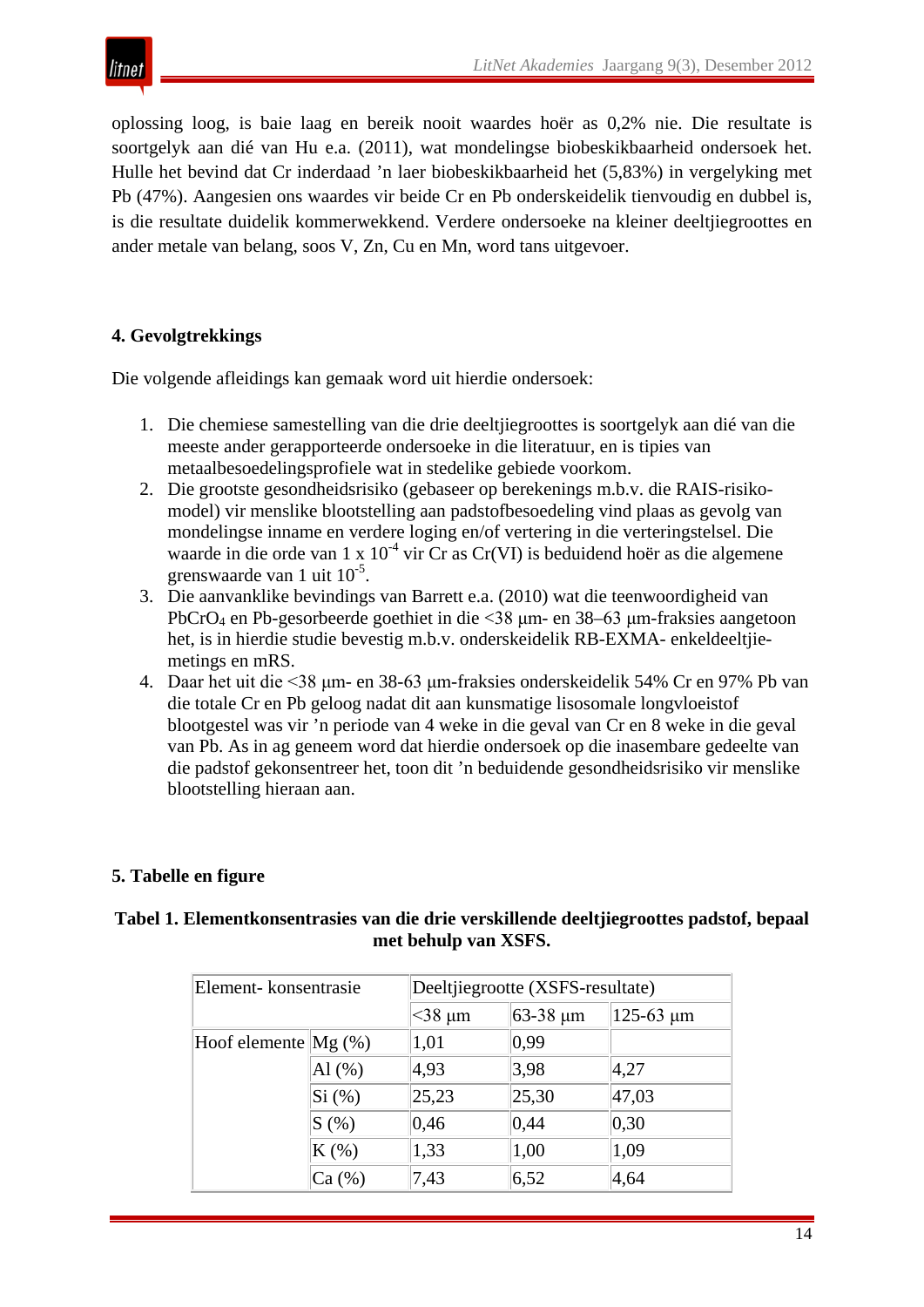

|                              | Ti (%)     | 0,32    | 0,28  | 0,22 |
|------------------------------|------------|---------|-------|------|
|                              | Fe $(\% )$ | 3,82    | 3,26  | 2,52 |
|                              | Mo(%)      | 0, 50   | 0, 50 | 0,53 |
| Spoorelemente $\rm Zn$ (dpm) |            | 1 0 5 5 | 750   | 477  |
|                              | $Cl$ (dpm) | 853     | 842   | 816  |
|                              | $Mn$ (dpm) | 612     | 517   | 372  |
|                              | $Cu$ (dpm) | 598     | 435   | 313  |
|                              | Ba (dpm)   | 536     | 610   | 491  |
|                              | $Pb$ (dpm) | 238     | 169   | 109  |
|                              | $Zr$ (dpm) | 232     | 362   | 265  |
|                              | Cr(dpm)    | 171     | 179   | 142  |
|                              | $Sr$ (dpm) | 113     | 116   | 112  |
|                              | $V$ (dpm)  | 71      | 71    | 69   |

| Tabel 2. Resultate van die risikoanalise deur gebruik te maak van die Risk Assessment |
|---------------------------------------------------------------------------------------|
| Information System (RAIS) risikorekenaar.                                             |

| Fraksie                | Inademingsrisiko        |                        | Verteringsrisiko       | Totale risiko        |                        |
|------------------------|-------------------------|------------------------|------------------------|----------------------|------------------------|
|                        | Pb                      |                        | Pb                     |                      |                        |
| $\approx$ 38 µm        | $ 7.7 \times 10^{-12} $ | $ 9.8 \times 10^{-8} $ | $5.1 \times 10^{-7}$   | $1.2 \times 10^{-4}$ | $1,2 \times 10^{-4}$   |
| 63–38 µm               | $5.5 \times 10^{-12}$   | $1.0 \times 10^{-7}$   | $3.6 \times 10^{-7}$   | $1.3 \times 10^{-4}$ | $1.3 \times 10^{-4}$   |
| $ 125 - 63 \,\{\mu m}$ | $3.5 \times 10^{-12}$   | $ 8.2 \times 10^{-8} $ | $ 2.3 \times 10^{-7} $ | $1.0 \times 10^{-4}$ | $ 1.0 \times 10^{-4} $ |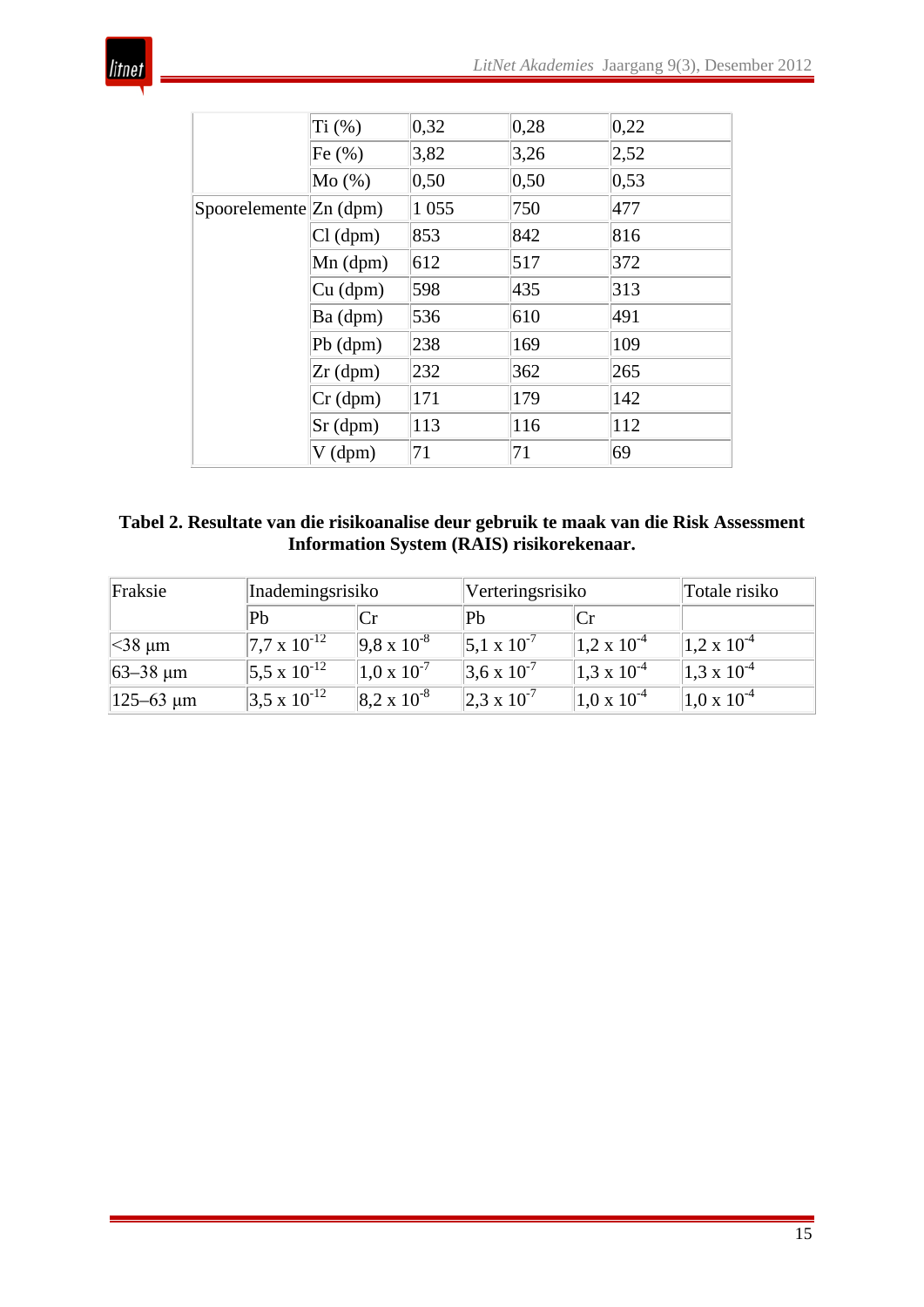



**Figuur 1. Ramanspektrum van gemengde ysteroksiede teenwoordig in die <38 μmfraksie, met verwysingspektra van magnetiet en hematiet.**

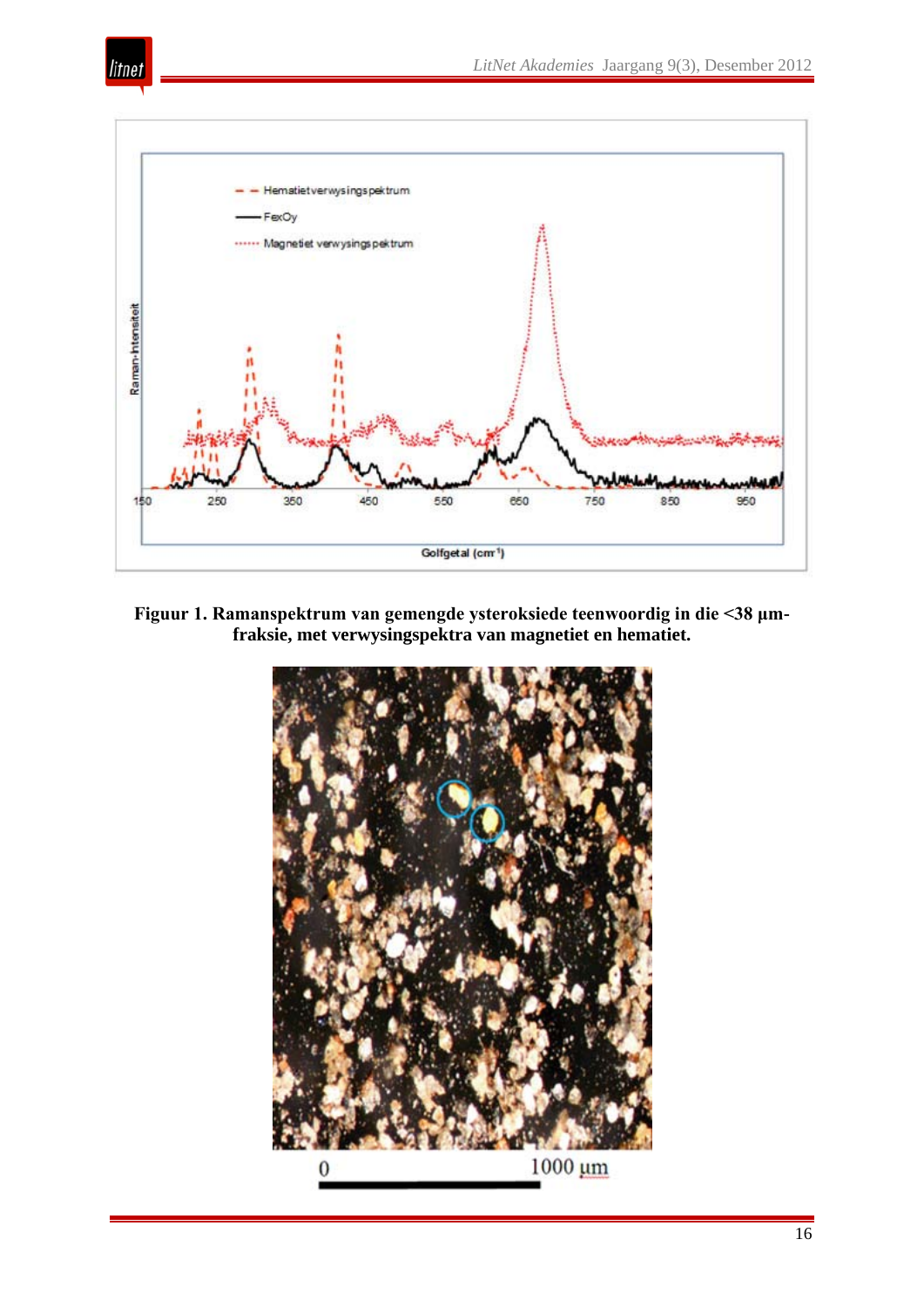

**Figuur 2(a). Opties-mikroskopiese beeld van die tipiese geel deeltjies wat as krokoïet oftewel loodchromaat geïdentifiseer is met Ramanspektroskopie.** 



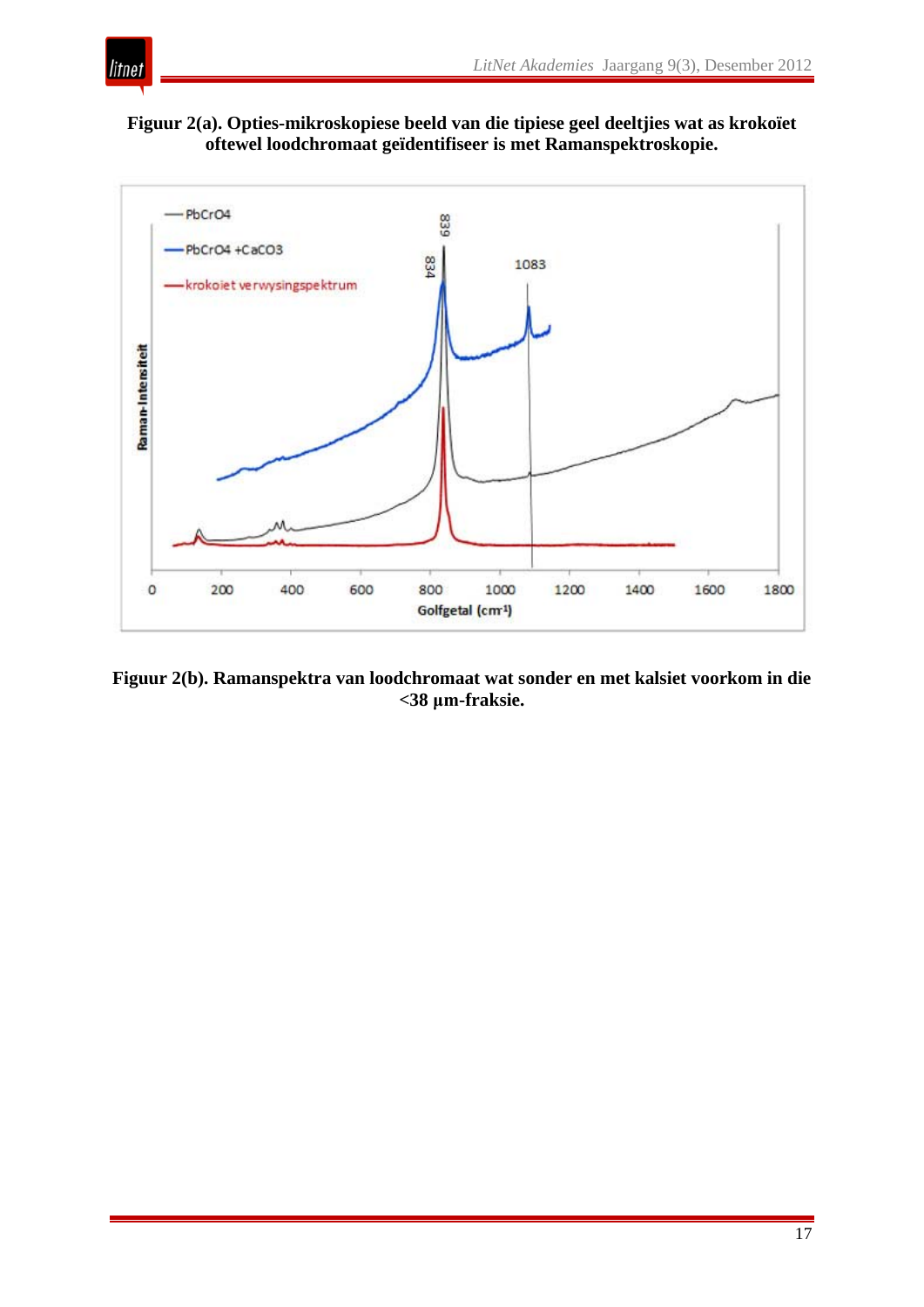

litnet

**Figuur 3. Ramanspektrum van 'n helder geel deeltjie (in blou) en 'n verwysingspektrum (in bruin) van arsakiet.** 

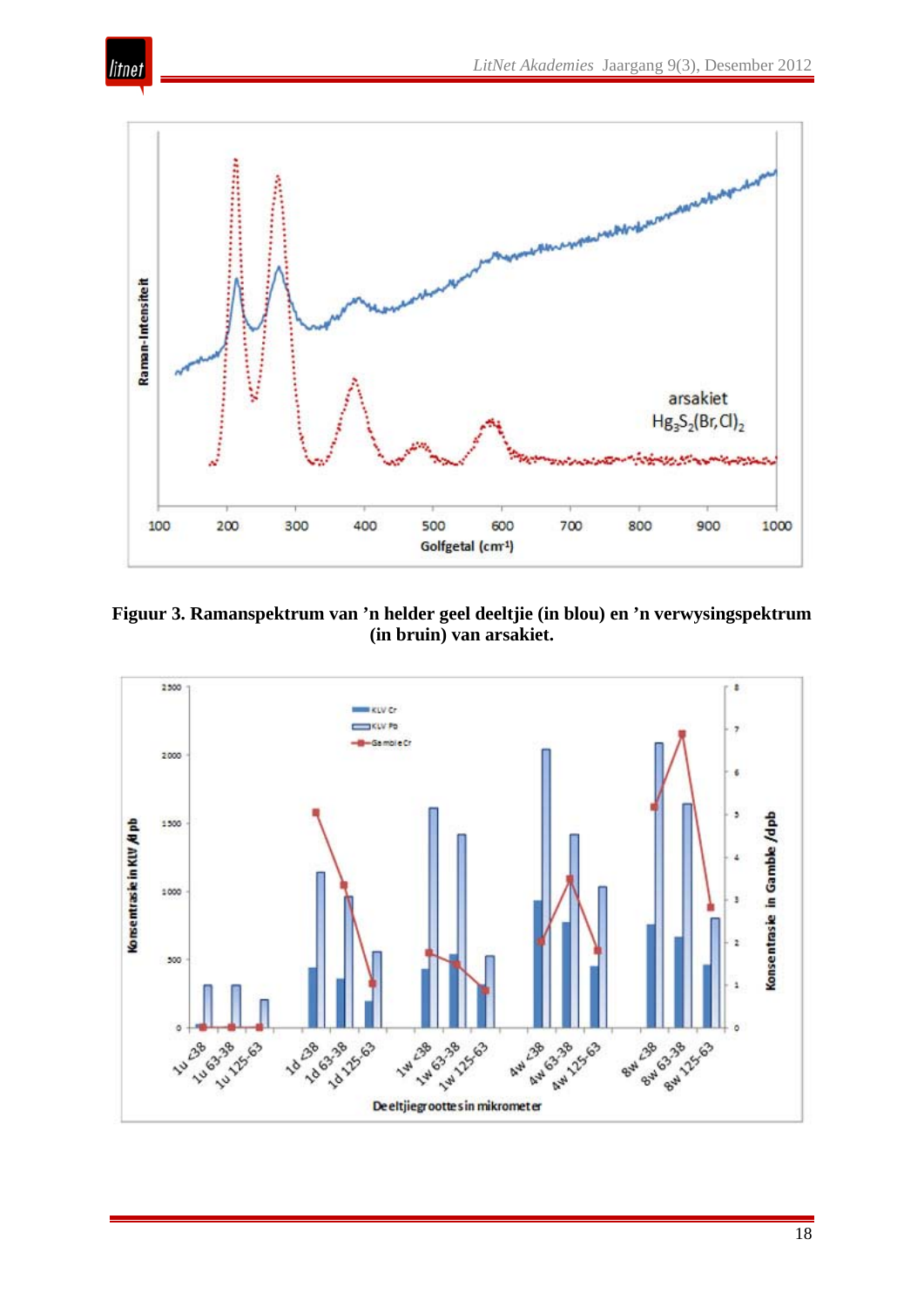**Figuur 4. Cr- en Pb-konsentrasies in kunsmatige longvloeistowwe (Gamble se oplossing by pH = 7,35 en die kunsmatige lisosomale vloeistof by pH = 4,5) na loging by 37ºC vir tydperke van 1 uur tot 8 weke.** 

litnet



**Figuur 5. Mikrogram Cr per kg padstof-konsentrasies in die twee verskillende kunsmatige longvloeistowwe (Gamble se oplossing by pH = 7,35 en die kunsmatige lisosomale vloeistof by pH = 4,5) na loging by 37ºC vir tydperke van 1 uur tot 8 weke.**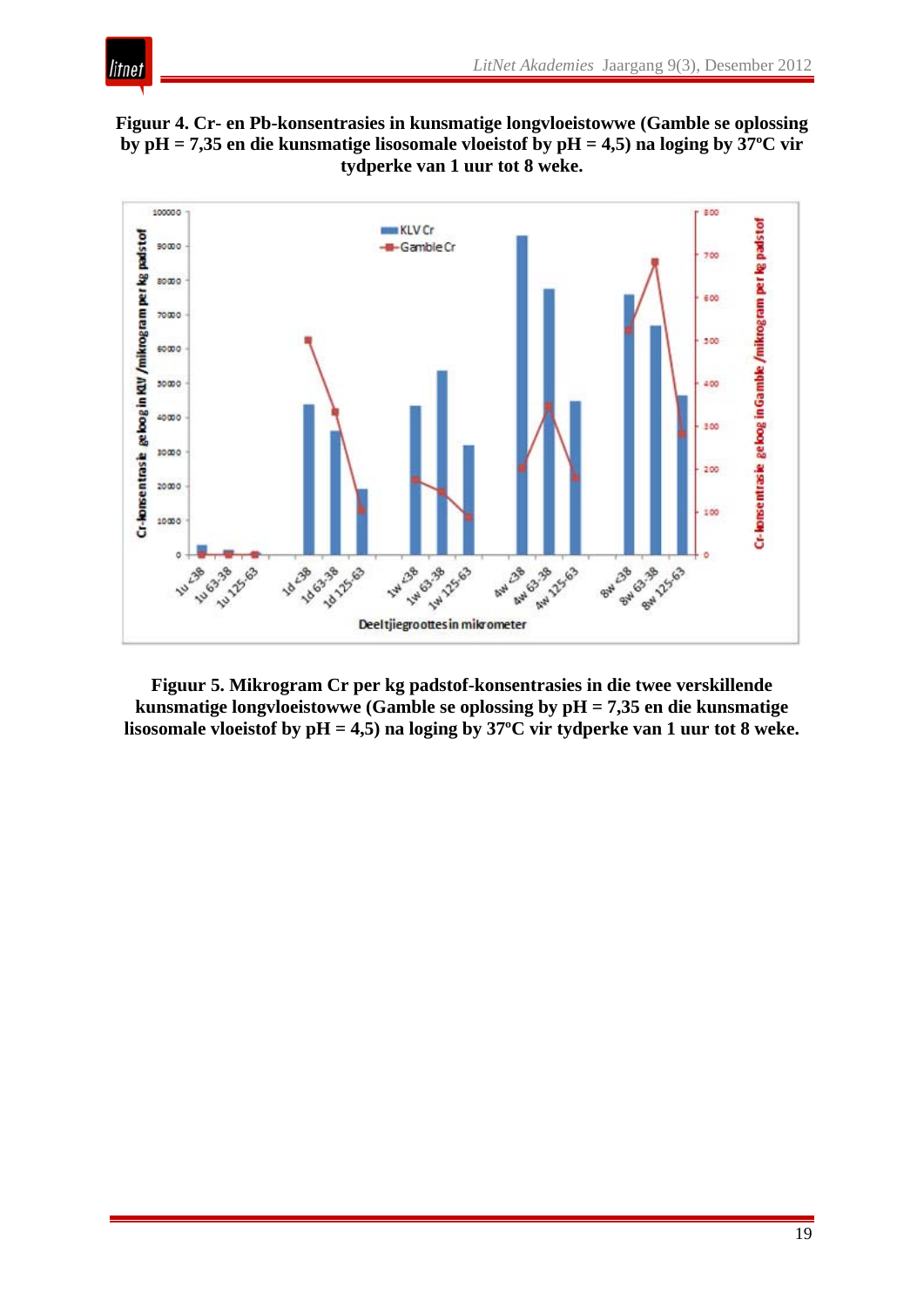

**Figuur 6. Persentasie Cr en Pb geloog bereken relatief tot die totale Cr- en Pbkonsentrasie soos bepaal met XSFS. In die geval van Cr word die data na loging by 37ºC vir tydperke van 1 uur tot 8 weke vir beide Gamble se oplossing by pH = 7,35 en die kunsmatige lisosomale vloeistof by pH = 4,5 gegee en in die geval van Pb slegs laasgenoemde.** 

#### **Bibliografie**

itnei

Al-Khashman O. 2007. The investigation of metal concentrations in street dust samples in Aqaba city, Jordan. *Environmental Geochemistry and Health*, 29:197-207.

Amato F., M. Pandolfi, M. Viana, X. Querol, A. Alastuey en T. Moreno. 2009. Spatial and chemical patterns of PM10 in road dust deposited in urban environment. *Atmospheric Environment*, 43:1650–9.

Anbalagan G., G. Sankarib, S. Ponnusamyc, R. Thilak kumard en S. Gunasekaraneet. 2009. Investigation of silicate mineral sanidine by vibrational and NMR spectroscopic methods. *Spectrochimica Acta A*, 74:404-9.

Barrett J.S., K.G. Taylor, K. Hudson-Edwards, J.M. Charnock. 2010. Solid-Phase Speciation of Pb in Urban Road Dust Sediment: A XANES and EXAFS Study. *Environmental Science and Technology*, 44:2940–6.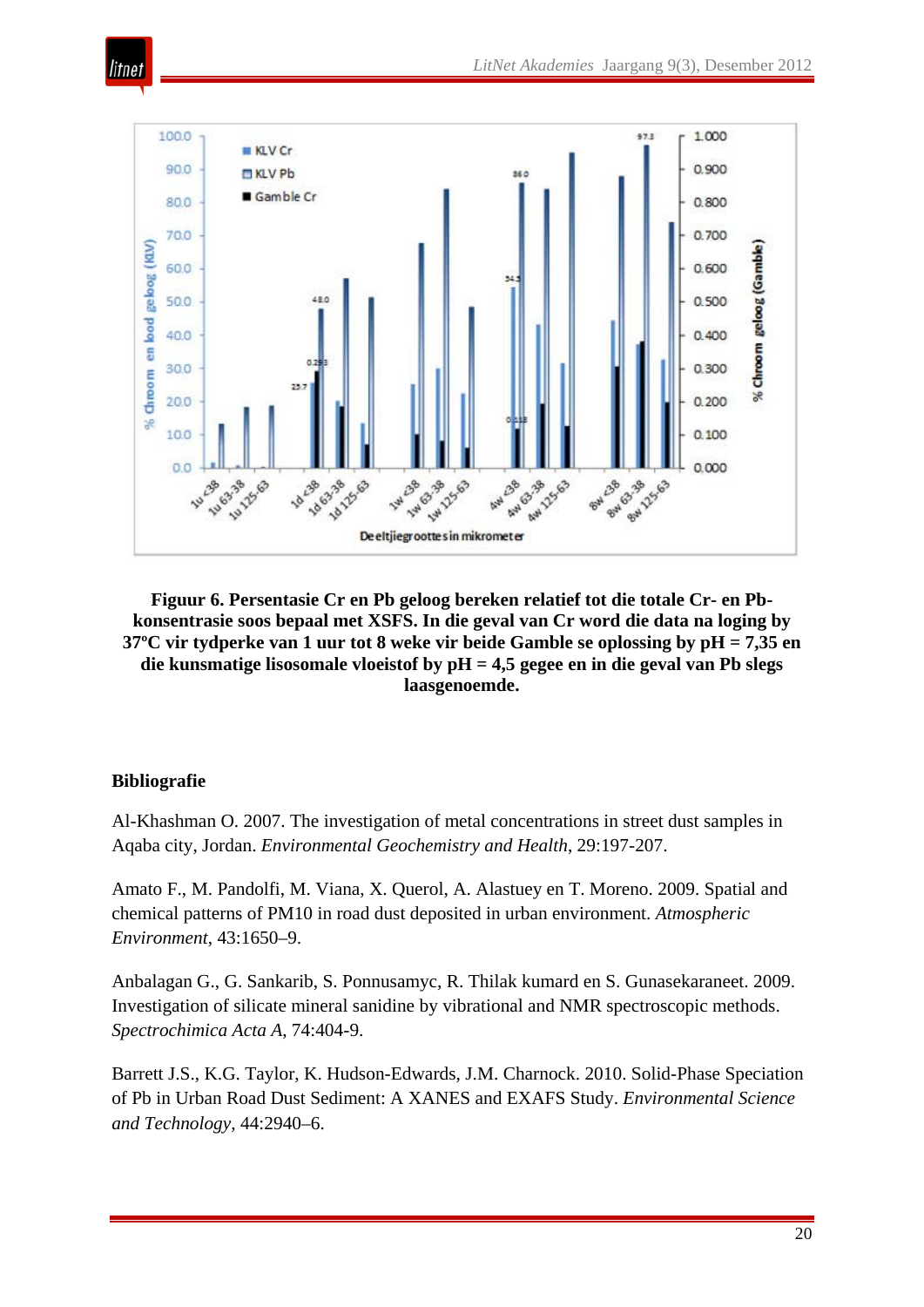Bian B. en W. Zhu. 2009. Particle size distribution and pollutants in road-deposited sediment in different areas of Zhengjiang, China. *Environmental Geochemistry and Health*, 31:511-20.

Bućko M.S., T. Magiera, L.J. Pesonen en B. Janus. 2010. Magnetic, geochemical, and microstructural characteristics of road dust on roadsides with different traffic volumes – case study from Finland. *Water, Air and Soil Pollution*, 209:295-306.

Charlesworth, S.M. en J.A. Lees. 1999. The distribution of heavy metals in deposited dusts and sediments, Coventry, UK. *Environmental Geochemistry and Health*, 21:97–115.

Charlesworth S.M., E. De Miguel en A. Ordónez. 2011. A review of the distribution of particulate trace elements in urban terrestrial environments and its application to considerations of risk. *Environmental Geochemistry and Health*, 33:103-23.

Chen J., W. Wang, H. Liu en L. Ren. 2012. Determination of road dust loadings and chemical characteristics using resuspension. *Environmental Monitoring and Assessment*, 184:1693– 1709.

Columban Ph., S. Cherifi en G. Despert. 2008. Raman identification of corrosion products on automotive galvanized steel sheets. *Journal of Raman Spectroscopy*, 39(7):881-6.

Colombo C., P.J. Hooker en C.P. Nathanail. 2008. Risk-based characterization of lead in urban soils. *Chemical Geology*, 226:340–51.

Dockery D.W., C.A. Pope, X. Xu, J.D. Spengler, J.H. Ware en M.E. Fay. 1993. An association between air pollution and mortality in six U.S. cities. The *New England Journal of Medicine*, 329:1753–9.

Fujiwara F., R.J. Rebagliati, L. Dawidowski, D. Gómez, G. Polla, V. Pereyra en P. Smichowski. 2011. Spatial and chemical patterns of size fractionated road dust collected in a megacity. *Atmospheric Environment*, 45:1497-1505.

Hooker P.J. en C.P. Nathanail. 2006. Risk-based characterization of lead in urban soils. *Chemical Geology*, 226:340–51.

Hu X., Y. Zhang, J. Luo, T. Wang, H. Lian en Z. Ding. 2011. Bioaccessibility and health risk of arsenic, mercury and other metals in urban street dusts from a mega-city, Nanjing, China. *Environmental Pollution*, 159:1215-21.

Hunt A., J.L. Abraham, B. Judson en C.L. Berry. 2003. Toxicologic and Epidemiologic Clues from the Characterization of the 1952 London Smog Fine Particulate Matter in Archival Autopsy Lung Tissues. *Environmental Health Perspectives*, 111:1209-14.

Jacobs L., A. Buczynska, C. Walgraeve, A. Delcloo, S. Potgieter-Vermaak, R. Van Grieken, K. Demeestere, J. Dewulf, H. van Langenhove, H. de Backer, B. Nemery en T.S. Nawrot. 2012. Acute changes in pulse pressure, as a marker of arterial stiffness, and constituents of particulate air pollution in elderly. *Environmental Research*, 117:60-7.